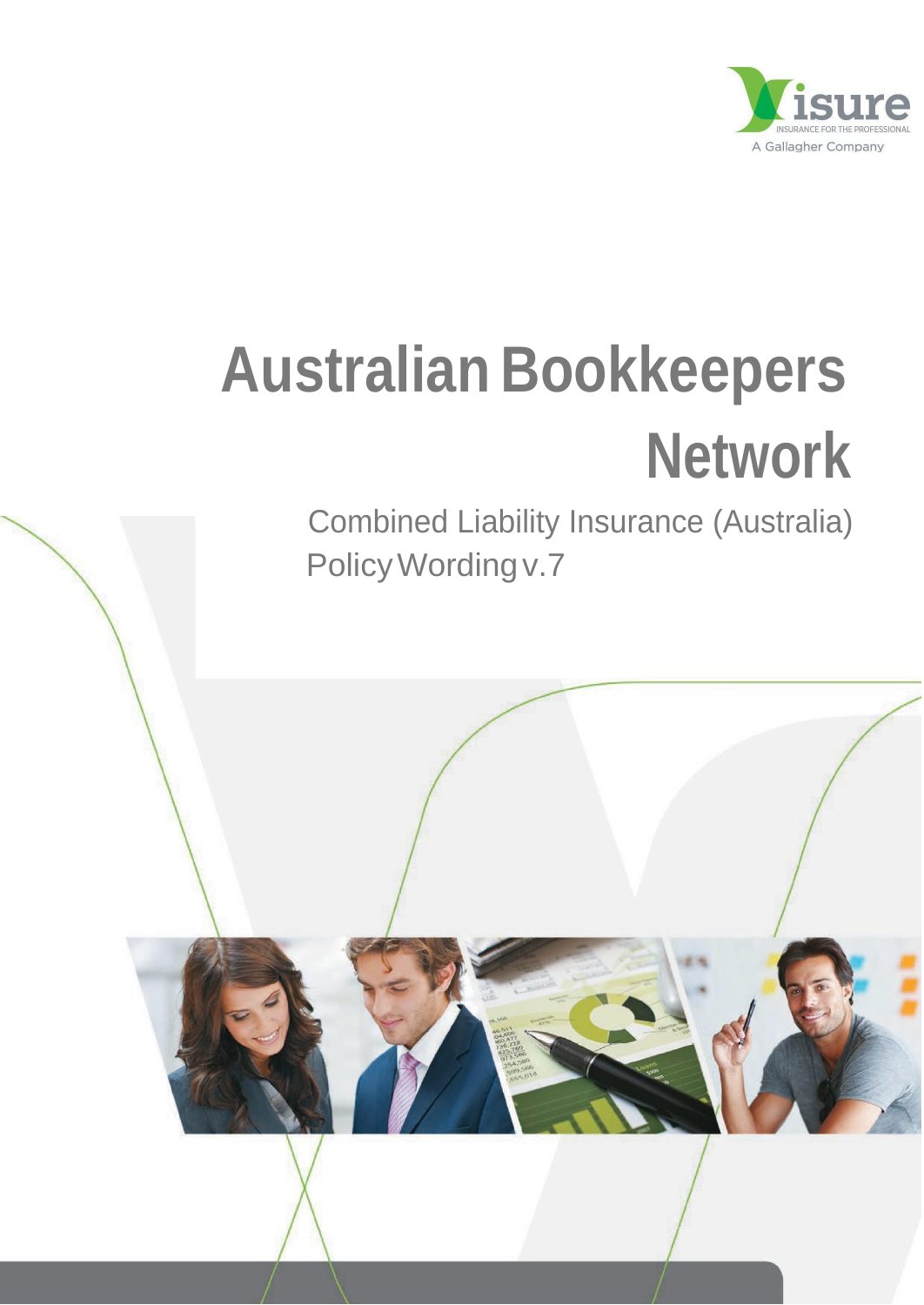

# **IMPORTANT NOTICES**

For the purposes of the Important Notices section, all references to: "you" or "your" has the same meaning as the "Insured" as defined in the Definitions Section of the policy wording; "we", "our", "us" or "Insurer", has the same meaning as "Underwriter" as defined in the Definitions Sections of the policy wording.

# **A** Your Duty of Disclosure

Before you enter into a contract of general insurance with an insurer, you have a duty, under the Insurance Contracts Act 1984 (Cth) to disclose to the insurer every matter that you know, or could reasonably be expected to know, is relevant to the insurer's decision whether to accept the risk of the insurance and, if so, on what terms.

You have this duty until the insurer agrees to insure you.

You have the same duty to disclose those matters to the insurer before you renew, extend, vary or reinstate a contract of general insurance. Your duty however does not require disclosure of any matter:

- that diminishes the risk to be undertaken by theinsurer;
- that is of common knowledge;
- that your insurer knows or, in the ordinary course of his business, ought toknow;
- as to which compliance with your duty is waived by theinsurer.

#### **Non-disclosure**

If you fail to comply with your duty of disclosure, the insurer may be entitled to reduce its liability under the contract in respect of a claim or may cancel the contract, or both, in accordance with its rights at law, including under the Insurance Contracts Act 1984 (Cth).

If your non-disclosure is fraudulent, the insurer may refuse to pay a claim and treat the contract as if it never existed, in accordance with its rights at law, including under the Insurance Contracts Act 1984 (Cth).

# **B. Claims MadePolicy**

Section 1 and Section 3 of this policy, the Professional Indemnity and Directors and Officers Indemnity sections, apply on a claims made and notified basis.

This means that Section 1 and Section 3 of the policy respond to:

- 1) any claim first made against you during the period of insurance and notified during the period of insurance, provided that you were not aware at any time prior to the policy inception of circumstances which would have put a reasonable person in your position on notice that a claim may be made against him/her;and
- 2) any claim made against you after the expiration of the policy provided such claims arise out of facts that you have notified in writing during the period of insurance pursuant to Section 40(3) of the Insurance Contracts Act 1984 (Cth). The facts that you may decide to notify are those which might give rise to a claim against you. Such notification must be given as soon as reasonably practicable after you become aware of the facts and prior to the time at which the policy expires. If you give written notification of facts during the period of insurance, the policy will respond even though a claim arising from those facts is made against you after the policy has expired. For your information, S40(3) of the Insurance Contracts Act 1984 (Cth) is extractedbelow:

"Where the insured gave notice in writing to the insurer of facts that might give rise to a claim against the insured as soon as was reasonably *practicable after the insured became aware of those facts but before the insurance cover provided by the contract expired, the insurer is not relieved of liability under the contract in respect of the claim when made by reason only that it was made after the expiration of the period of insurance provided by the contract."*

# **C. Retroactive date**

Section 1 (Professional Indemnity) of the policy contains a retroactive date. This means that cover is excluded for any claim arising from any act occurring or committed prior to the retroactive date.

#### **D. Prior and pending litigationdate**

Section 3 (Director's and Officer's Indemnity) of the policy contains a 'prior and pending litigation date'. This means that cover is excluded for any claim arising from any act relating to any prior and/or pending litigation committed prior to the prior and pending litigation date.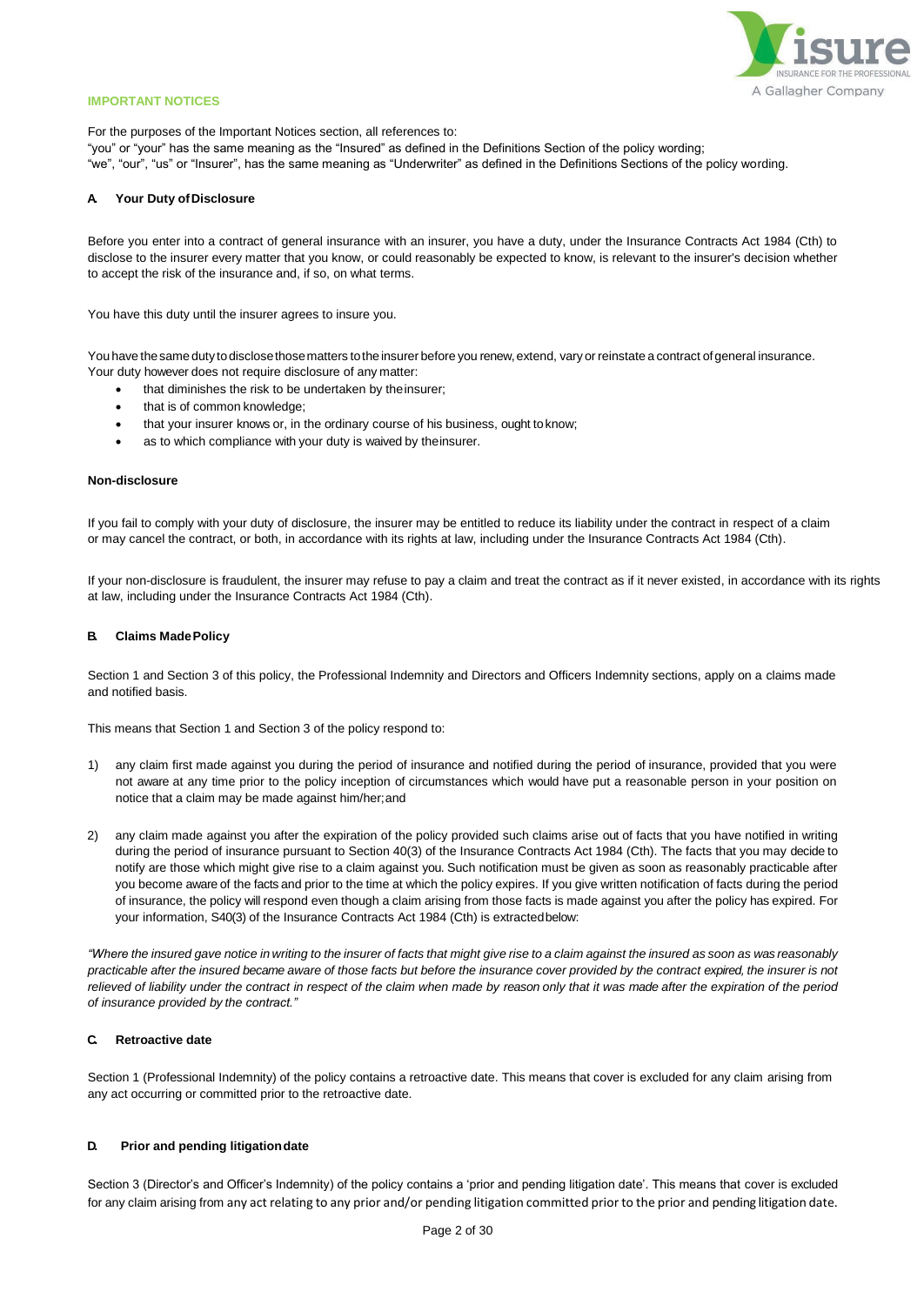

# **E. Preservation of Insurer's Rights ofRecovery/Subrogation**

The policy contains provisions to the effect that the **insured** shall not surrender any right of recovery that it may have against another party without the **underwriter's** prior written consent. Failure to comply with this condition may permit the **underwriter** to reduce its liability in respect of a loss under the policy.

# <span id="page-2-0"></span>**INSURING CLAUSE**

This **policy** and the **schedule** have been prepared in accordance with the **insured's** instructions. The **insured** is required to read it carefully to ensure that it meets with its requirements. Alterations in the insurance required after the issue of the **policy** and the **schedule** will only be effective when a new **policy** or an **endorsement** has been issued which contains those alterations.

All material facts must be disclosed to the **underwriter**. Failure to do so may affect the rights of the **insured** under the **policy** as outlined in clause A. Your Duty of Disclosure on page 2 of this **policy**. A material fact is a fact likely to influence the **underwriter** in the acceptance or assessment of this insurance.

The **underwriter** and the **insured** agree that:

- 1) this **policy,** the **schedule** (including any **schedule** issued by the **underwriter** in substitution) and any **endorsements** shall be considered one document;
- 2) the **proposal** shall be incorporated in and form the basis of this **policy**;
- 3) the **underwriter** will provide the insurance described in this **policy** subject to its terms, conditions and exclusions for the **period of insurance** shown in the **schedule** and any subsequent period for which the **insured** shall pay and the **underwriter** shall agree to accept the premium.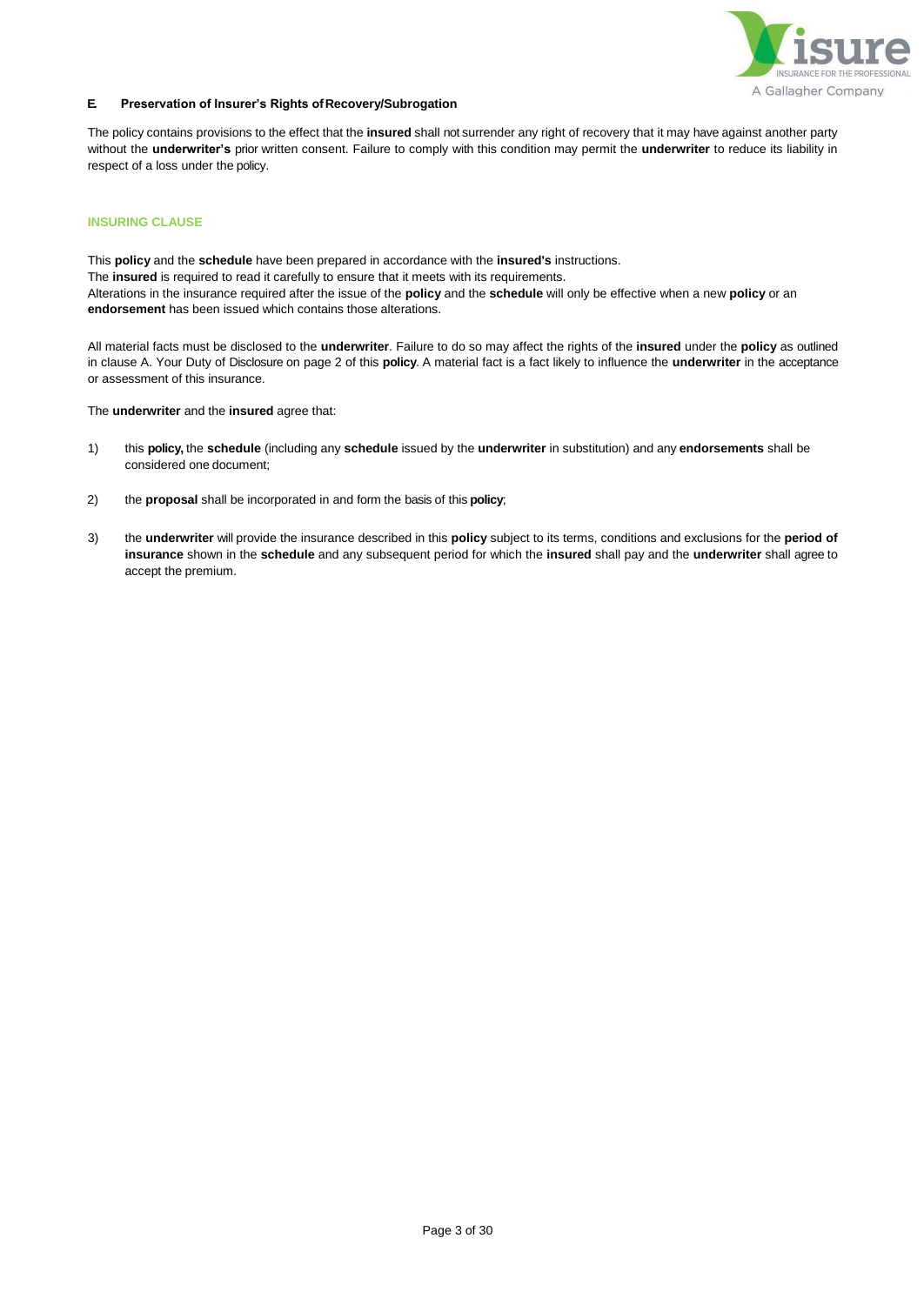

# <span id="page-3-0"></span>**POLICY CONTENTS**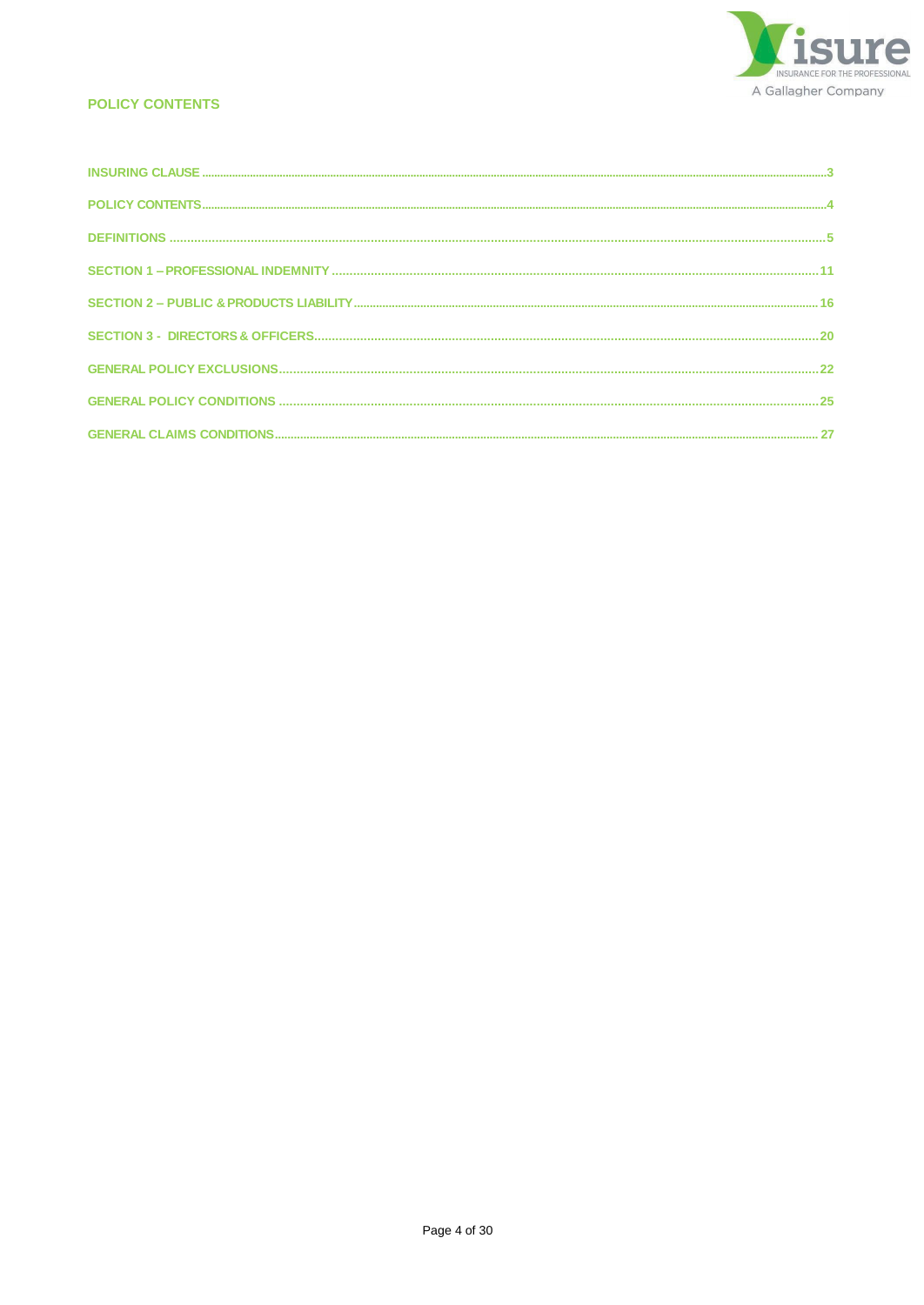

# <span id="page-4-0"></span>**DEFINITIONS**

A defined word, term or phrase will be shown in bold each time it appears in the **policy** except where incorporated in headings and titles. Each time one of the following defined words, terms or phrases is used, it will have the same meaning wherever it appears in the **policy** whether expressed in the singular or the plural, male, female or neutral, unless an alternative definition is stated to apply.

# **1) airside liability**

Liability in connection with any area of airport premises which has restricted rights of access, including manoeuvring areas, aprons, taxiways, runways and service roads, which are directly associated therewith.

# **2) business**

- a) The professional advice and professional services provided by the **insured** as declared in the **proposal** and stated in the **schedule**  as the Profession and Sub-Professions;
- b) In respect of Section 2 (Public and Products Liability) only, **business** shall also include:
	- i) engagement of subcontractors for performance of work on behalf of the**insured**;
	- ii) organisation of and participation in exhibitions, trade fairs andconferences;
	- iii) the *insured's* activities as property owners, lessors and lessees including repair, refurbishment and maintenance of such property;
	- iv) provision and management for the benefit of any **employee** of canteen, social, sports, welfare, fire, first aid, rescue and ambulance services;
	- v) provision for the benefit of any **employee** of nursery, crèche or child or baby care facilities;
	- vi) private work undertaken by any **employee** for any director or partner or executive of the**insured**;
	- vii) the activities of security organisations for the benefit of the**insured**;
	- viii) the organisation or sponsorship of charitable events or similar fund raising activities;
	- ix) sponsorship of events, organisations, entities and individuals;
	- x) repair, maintenance and servicing of the **insured**'s mechanically-propelled vehicles;
	- xi) sale or disposal of own property and goods including owned mechanically-propelledvehicles;
	- xii) provision of gifts and promotional material incidental to the**business**.

# **3) claim**

- a) Any written or verbal notice of demand for compensation made by a third party against the **insured**;
- b) Any writ, statement of claim, claim form, summons, application or other originating legal or arbitral process, cross-claim, counterclaim or third or similar party notice served upon the **insured**;
- c) Any notice of intention, whether orally or in writing, to commence legal proceedings against the **insured**.

# **4) computer System**

Any computer, hardware, software, communications system, electronic device (including, but not limited to, smart phone, laptop, tablet, wearable device), server, cloud or microcontroller including any similar system or any configuration of the aforementioned and including any associated input, output, data storage device, networking equipment or back up facility.

#### **5) computer virus**

Any malicious software code including but not limited to any logic bomb, Trojan horse or worm that is designed to damage, destroy, corrupt, overload, circumvent or impair the functionality of computer systems, software and ancillary equipment.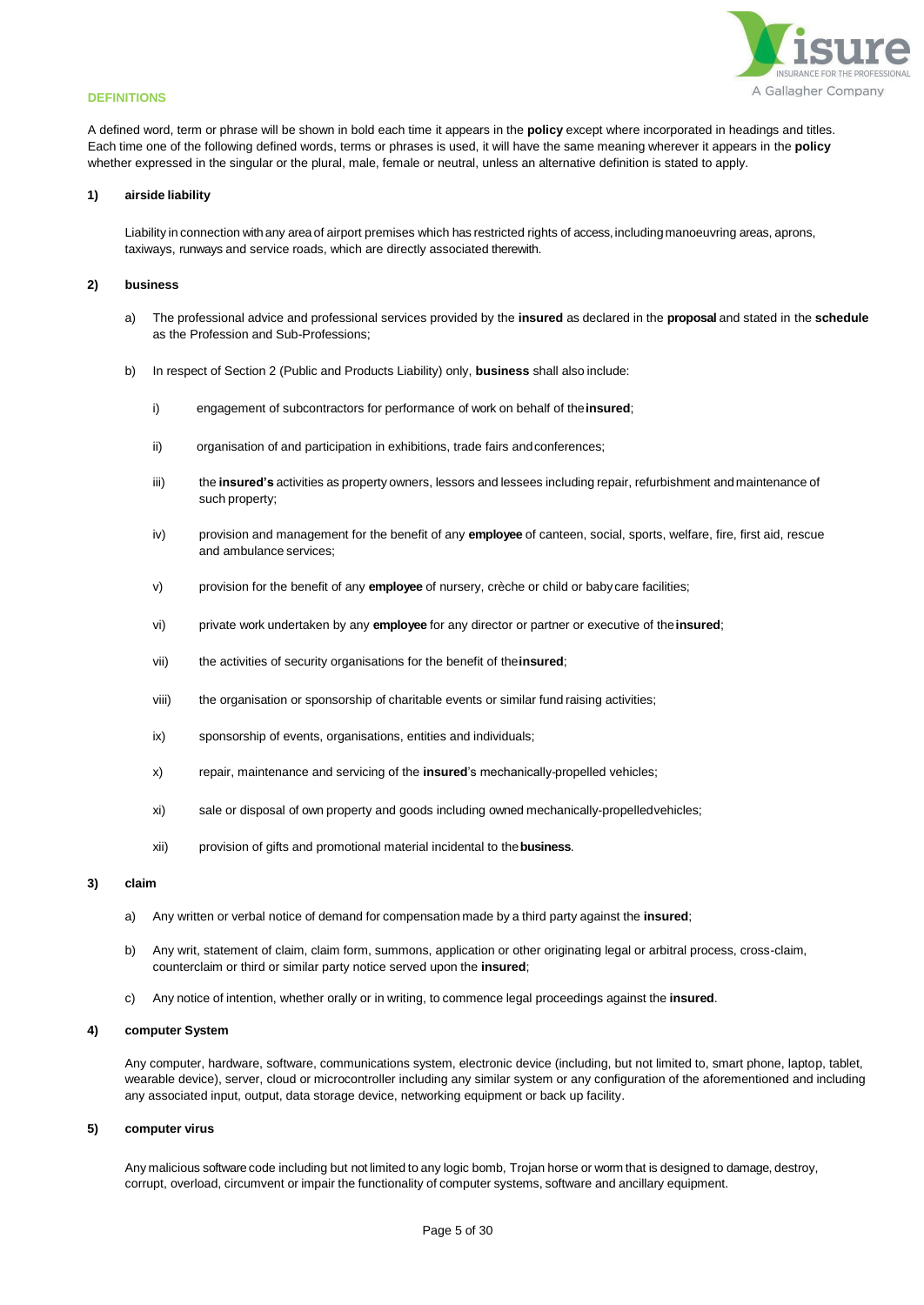# A Gallagher Company

#### **6) continuitydate**

The inception date of the first policy issued by the **underwriter**to the**insured** where the **insured** can demonstrate that it has been continually indemnified by the **underwriter** without interruption subsequent to such date.

#### **7) corporate Information**

With respect to an organisation, any information held by the **insured**:

- a) that is subject to any form of confidentiality agreement or confidentiality provision in a contract or agreement between the organisation and the **insured**; or
- b) which the **insured** is legally required to maintain inconfidence.

However, **corporate information** does not include **protected personal information** or any publicly available information that is lawfully in the public domain or information available to the general public from government records

#### **8) cyber act**

An unauthorised, malicious or criminal act or series of related unauthorised, malicious or criminal acts, regardless of time and place, or the threat or hoax thereof involving access to, processing of, use of or operation of any **computer system.**

# **9) cyber incident**

- a) Any error or omission or series of related errors or omissions involving access to, processing of, use of or operation of any **computer system**;
- b) Any partial or total unavailability or failure or series of related partial or total unavailability or failures to access, process, use or operate any **computer system**

#### **10) data**

Information, facts, concepts, code or any other information of any kind that is recorded or transmitted in a form used, accessed, processed, transmitted or stored by a **computer system**.

#### **11) data protection law**

Any applicable data protection and privacy legislation or regulations in any country, province, state, territory or jurisdiction which govern the use, confidentiality, integrity, security and protection of personal data or any guidance or codes of practice relating to personal data issued by any data protection regulator or authority from time to time (all as amended, updated or re-enacted from time to time).

# **12) damage**

Physical loss or physical destruction or physical damage to material property.

# **13) data breach incident**

The loss of **protected data or** unauthorised acquisition, access or disclosure of **protected data**.

All **data breach incidents** that involve the same or related subject, person, class of persons or have common facts or circumstances or involve common transactions, events or decisions, regardless of the number of repetitions, alterations, actions, or forms of communication will be treated as one data breach incident.

# **14) deductible**

The first part of each and every **claim** borne by the **insured** as stated in the **schedule**.

# **15) defence costs**

Reasonable legal costs and legal expenses incurred by or on behalf of the **insured** with the prior written and continuing consent (which shall not be unreasonably withheld) of the **underwriter** in relation to the investigation and defence of any **claim** covered under this **policy**, including any appeal issued in connection with a **claim**. **Defence costs** shall not include the **insured's** own costs and expenses, salaries, remuneration for **employees** or any other internal expenses, overheads, fees or benefit of the **insured**.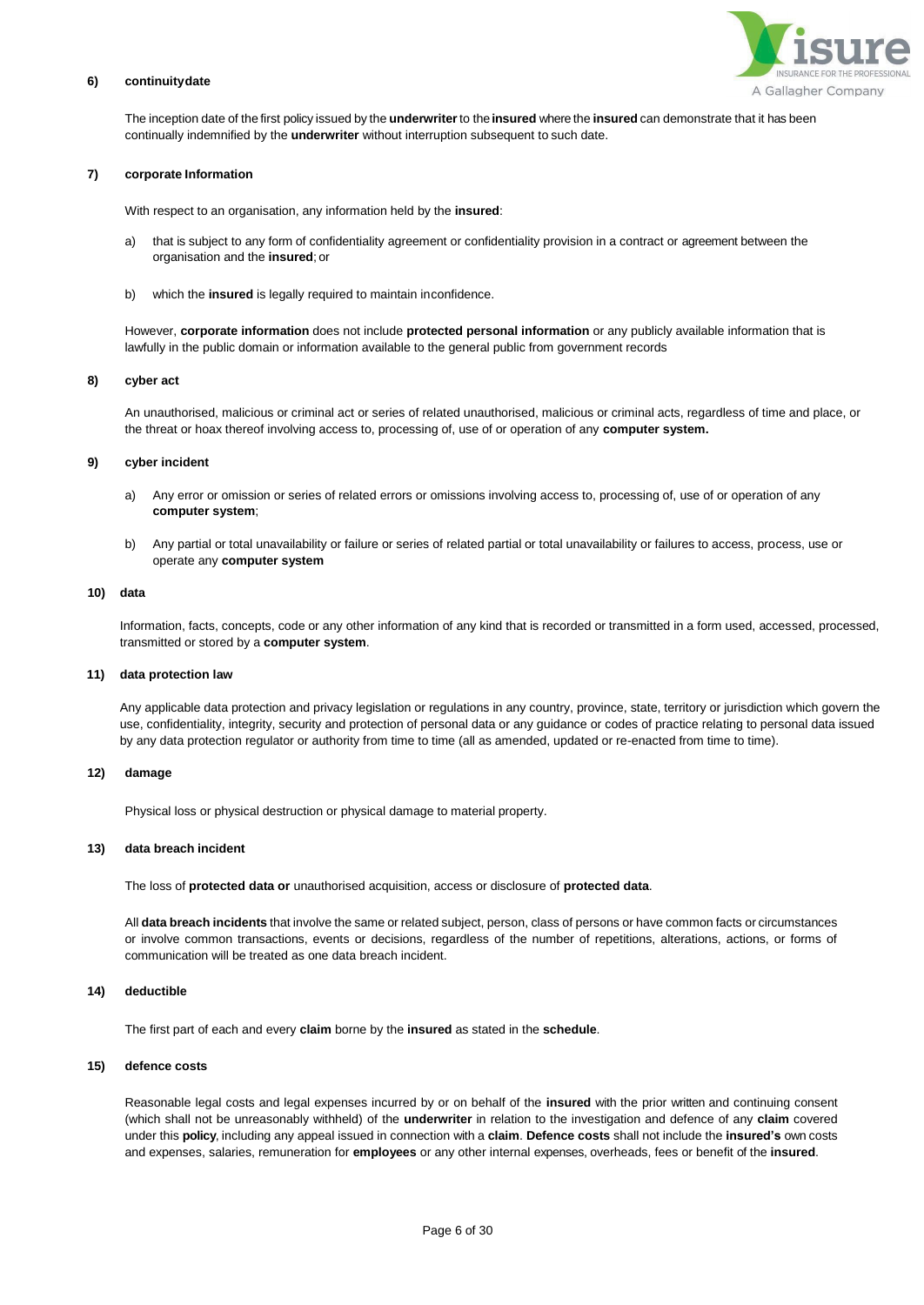

# **16) documents**

All documents directly connected with the **business** whether kept in paper, magnetic or electronic form belonging to the **insured** or for which the **insured** is legally responsible whilst in the custody of the **insured**, in the ordinary course of the **business**. **Documents**  shall not include **data**, stamps, currency, coins, bank notes and bullion, travellers' cheques, cheques, postal orders, money orders, securities and any other negotiable instrument.

# **17) employee**

- a) Any person under a contract of service or apprenticeship with the**insured**;
- b) In respect of Section 2 (Public and Products Liability) only, **employee** shall alsoinclude:
	- i) any labour master or labour only sub-contractor or persons supplied by them whilst under the direct control and supervision of the **insured**;
	- ii) self -employed persons engaged by the **insured**;
	- iii) persons engaged by the **insured** under work experience, training, study or similar schemes;
	- iv) any person hired to, borrowed by or supplied to the **insured** from anyother employer;
	- v) voluntary workers for the **insured**;
	- vi) outworkers and home workers for the **insured**;
	- vii) any prospective **employee** who is being assessed by the **insured** as to his or her suitability for employment;

whilst employed by or engaged by and under the control of the **insured** in connection with the **business**

#### **18) employment practices dispute**

Any **claim** brought by any past, present, or potential **employee** which alleges any breach of any employment contract; wrongful dismissal or termination of employment whether actual or constructive; unfair dismissal; unequal pay; unlawful deduction from wages; discrimination including on grounds of sex, sexual orientation, pregnancy, age, religion, race, disability; sexual or other harassment in the workplace; victimization in the workplace; employment related misrepresentations; wrongful deprivation of any career opportunity, employment or promotion and any wrongful discipline or evaluation or failure to adopt adequate employment or workplace policies or procedures.

#### **19) endorsement**

Any document which contains alterations or amendments to this **policy**.

or impair the functionality of any **computer system**, software and ancillary equipment.

# **20) injury**

- a) Bodily injury, death, disease or illness which shall include psychiatric illness.
- b) In respect of Section 2 (Public and Products Liability) only, **injury** shall also include:
	- i) False arrest, false detention, false imprisonment, wrongfuleviction
	- ii) Nuisance, trespass or interference with any easement, right of air, light, water or way.

# **21) inquiry**

Any official investigation, examination, inquiry or other proceedings ordered or commissioned by any official body or institution empowered by law to investigate the conduct of the **business** of the **insured**.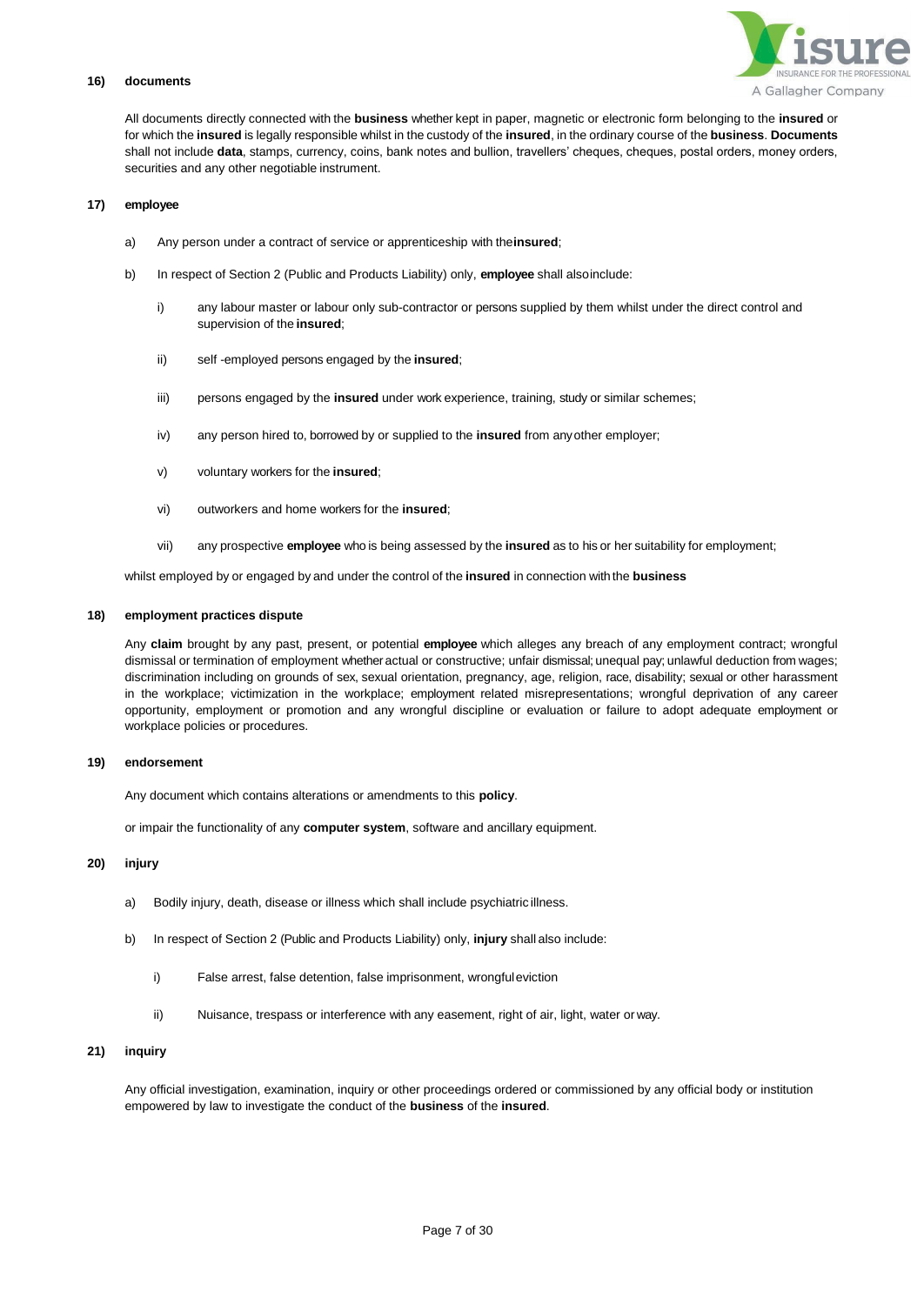#### **22) insured**



- a) The person, company, firm, partnership, organisation or other entity stated in the **schedule** as the Insured;
- b) Any person who is or who becomes during the **period ofinsurance** a partner, director, principal or member of the company, firm, partnership, organisation or other entity stated in the **schedule** as the Insured;
- c) Any former partners, directors, principals ormembers of the company, firm, partnership, organisation or other entity stated in the **schedule** as the Insured;
- d) Any **employee**;
- e) In the event of the death or bankruptcy of any person **insured** under this **policy**, such person's estate, heirs, legal representatives or assignees, for legal liabilities incurred due to any act, error or omission of such deceased or bankrupt person.

Provided always that such parties requiring indemnity shall observe, fulfil and be subject to the terms, conditions, exclusions, extensions and **endorsements** of this **policy**.

**23) insured's computer system** means all interconnected electronic computers and associated input and output devices owned or leased and operated by the**insured**.

# **24) insured person**

Any natural person who is or was or may during the **period of insurance** become a director or officer of the **insured** and any natural person who is construed to be a director or officer within the meaning of any applicable law or regulation governing such matters.

#### **25) intellectual propertyrights**

Intellectual property rights including copyright, design right, registered design or trademark. **Intellectual property rights** shall not include any patent or trade secret.

#### **26) limit of indemnity**

The amount stated in the **schedule** for each Section of the **policy** being the amount payable by the **underwriter** under such Section.

#### **27) loss**

The legal liability of the **insured** to pay for:

# a) **defence costs**;

- b) awards of costs, including claimants legal costs and expenses;
- c) settlements entered into with the prior written consent of the**underwriter**.

# **28) network security incident**

The failure of the **insured** to prevent a **cyber act** that results in:

- a) The inability of a third party to access the **insured's computersystem**;
- b) The negligent transmission of a **computer virus** by the **insured**;
- c) The destruction, corruption, deletion or alteration of **data** used, accessed, processed, transmitted or stored on the **insured's computer system.**

#### **29) occurrence**

An accident or event, including continuous or repeated exposure to the same conditions which results in **injury** or **damage** neither

#### **30) period of insurance**

The period of insurance stated in the **schedule**.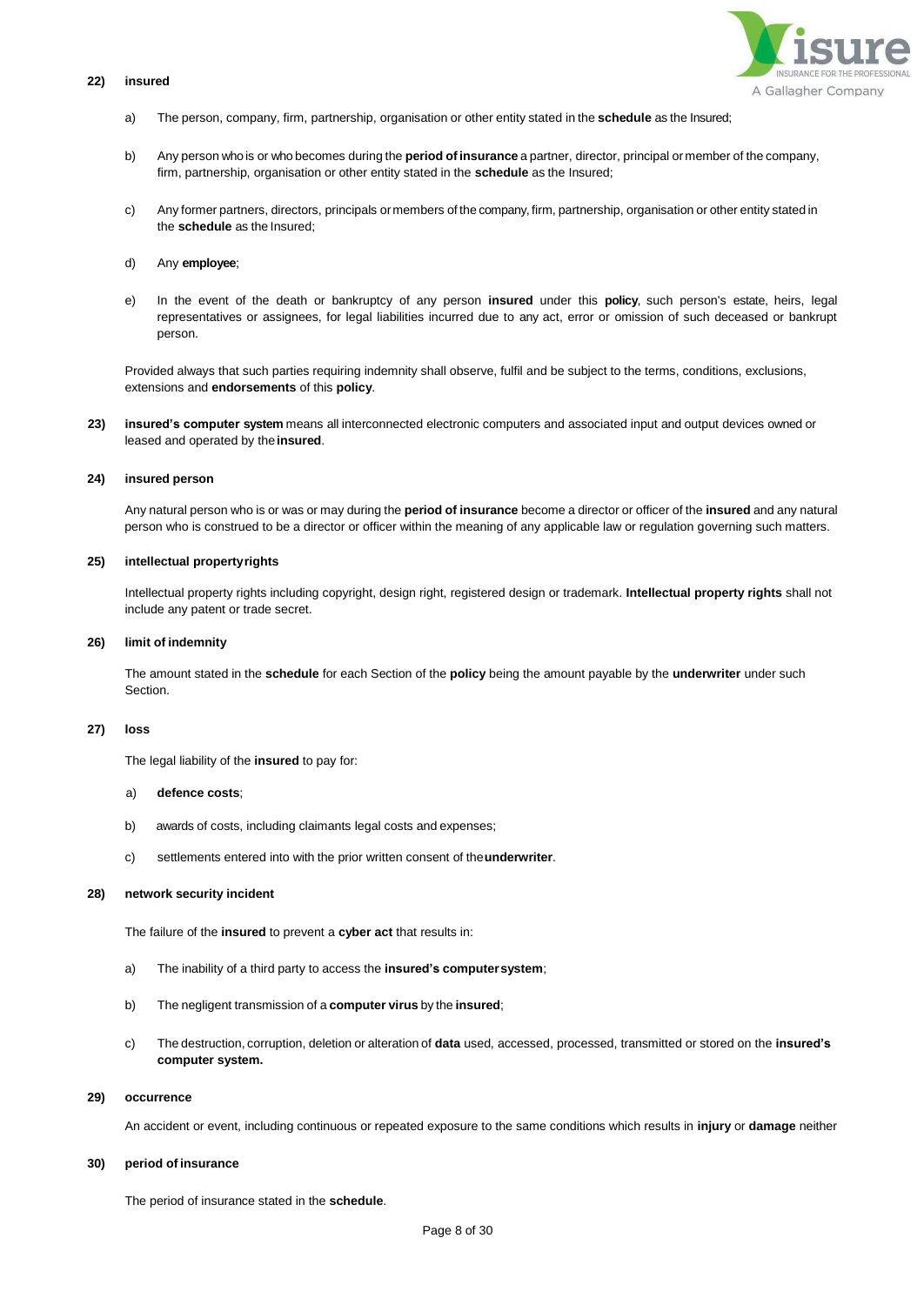# **31) policy**



- a) All terms, conditions, exclusions, extensions and the **schedule** comprising thisdocument;
- b) All other schedules, notices, appendices, subjectivity notices and other **documents** agreed by the **underwriter** andthe **insured** attaching to this document from time to time;
- c) All **endorsements** for incorporation in this document,

all of which shall be read together and constitute the contract of insurance between the **insured** and the **underwriter**.

#### **32) pollution**

Discharge, dispersal, seepage, migration, release or escape of any solid, liquid, gaseous or thermal irritant or contaminant, including smoke, vapour, soot, fumes, acids, alkalis, chemicals and waste.

#### **33) pollution incident**

Sudden, unexpected and unintended **pollution** that takes place in its entirety at a specific time and place during the **period of insurance**.

#### **34) prior and pending litigationdate**

The inception date of the first **policy**issued by the **underwriter** to the **insured** wherethe **insured**can demonstrate that it has been continually indemnified by the **underwriter** without interruption subsequent to such date.

# **35) products**

Goods or products (after they have ceased to be in the possession or under the control of the **insured**) manufactured, constructed, altered, repaired, serviced, treated, sold, supplied or distributed by the **insured**, including any container and instructions for use and including any structure constructed, erected or installed or any contract works executed by or on behalf of the **insured**, in the course of the **business**.

# **36) proposal**

Any information provided by the **insured** or the **insured's** broker or agent on behalf of the **insured** in connection with this insurance.

# **37) protected data**

#### **Protected personal information** and **corporate information**

# **38) principal**

Any party, other than a director, partner or **employee** of the **insured**, with whom the **insured** has entered into a contract in the course of the **business,** but only to the extent that the contract between the **principal** and the **insured** requires such additional party to be indemnified in a like manner to the **insured**

# **39) protected personal information**

With respect to natural persons, any private, non-public information but only to the extent such information allows an individual to be uniquely identified, including but not limited to the following:

- a) Social security number;
- b) Medical service of healthcare data;
- c) Driver's license or national insurance number;
- d) Equivalents of any of the information listed in a) to c) above;
- e) Account, credit card or debit card number alone or in combination with any information that permits access to an individual's financial information including but not limited to security or access code or password;and
- f) Other non-public information to the extent protected under statute or regulation of any government entity.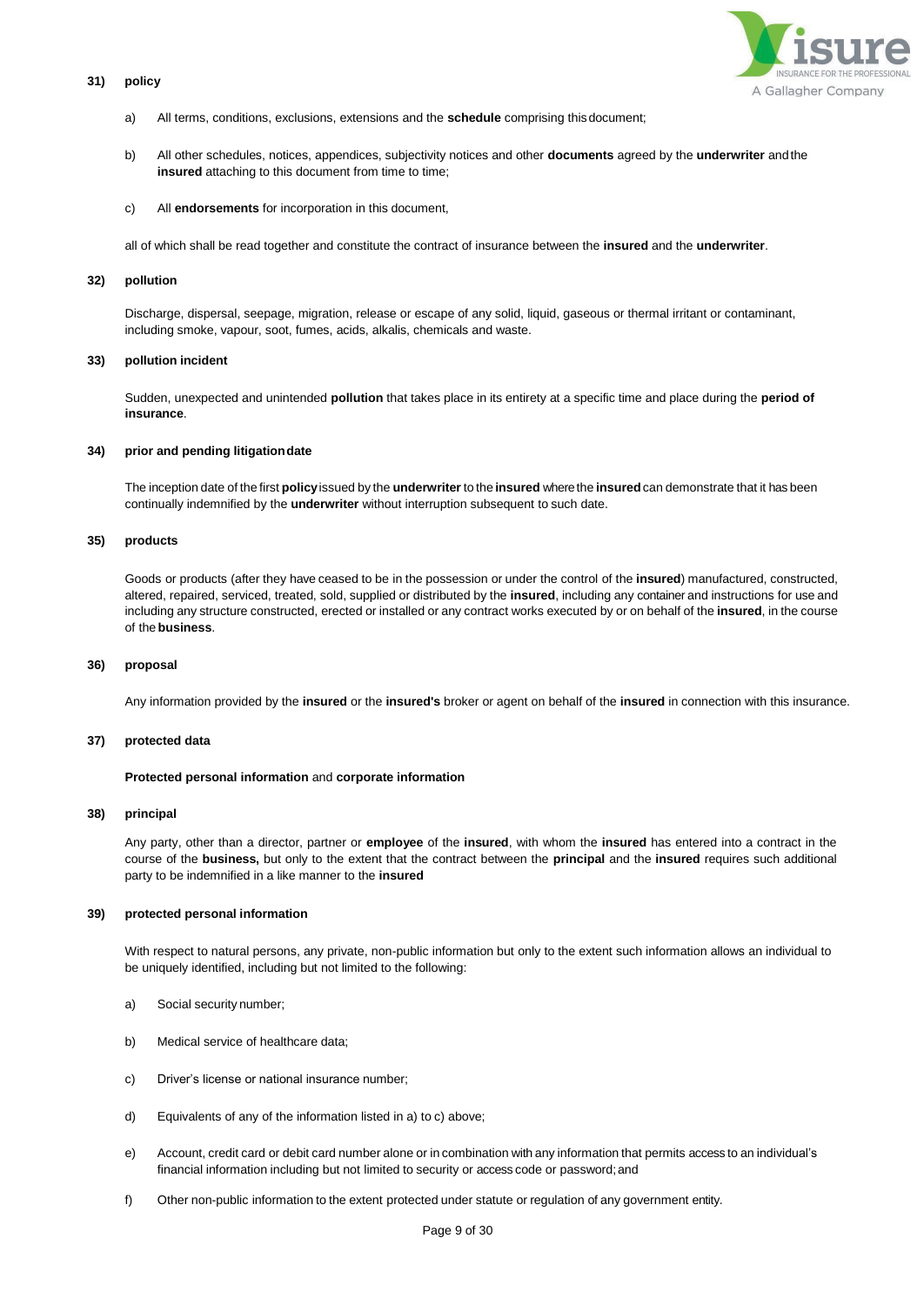

# **40) retroactive date**

The date specified as the Retroactive Date in the **schedule**.

# **41) schedule**

The **schedule** attaching to and forming part of this **policy** together with any renewal **schedule**.

#### **42) subsidiary**

any entity in which the person, company, firm, partnership, organisation or other entity stated in the **schedule** as the Insured:

- a) holds 50% or more of the sharecapital;
- b) controls more than 50% of the votingpower;
- c) controls the composition of the board of directors.

# **43) territorial limits**

The **territorial limits** stated in the **schedule**.

# **44) underwriter**

Isure Pty Limited on behalf of Certain Underwriters at Lloyd's

# **45) wrongful act**

- a) any actual or alleged negligent act, negligent error or negligent omission;
- b) any actual or alleged breach of Australian Consumer Law or the Competition and Consumer Act 2010 (Cth) or any similar legislation enacted by states or territories in Australia or New Zealand;
- c) any actual or alleged defamation, libel, slander, product disparagement or other tort-related disparagement or harm to character or reputation;
- d) any actual or alleged breach of privacy, breach of confidentiality, invasion of privacy or misuse of information which is either confidential or subject to statutory restrictions on its use;
- e) any actual or alleged infringement of any **intellectual property rights**, including any act of passing off;
- f) any other civil liability not excluded elsewhere in this **polic**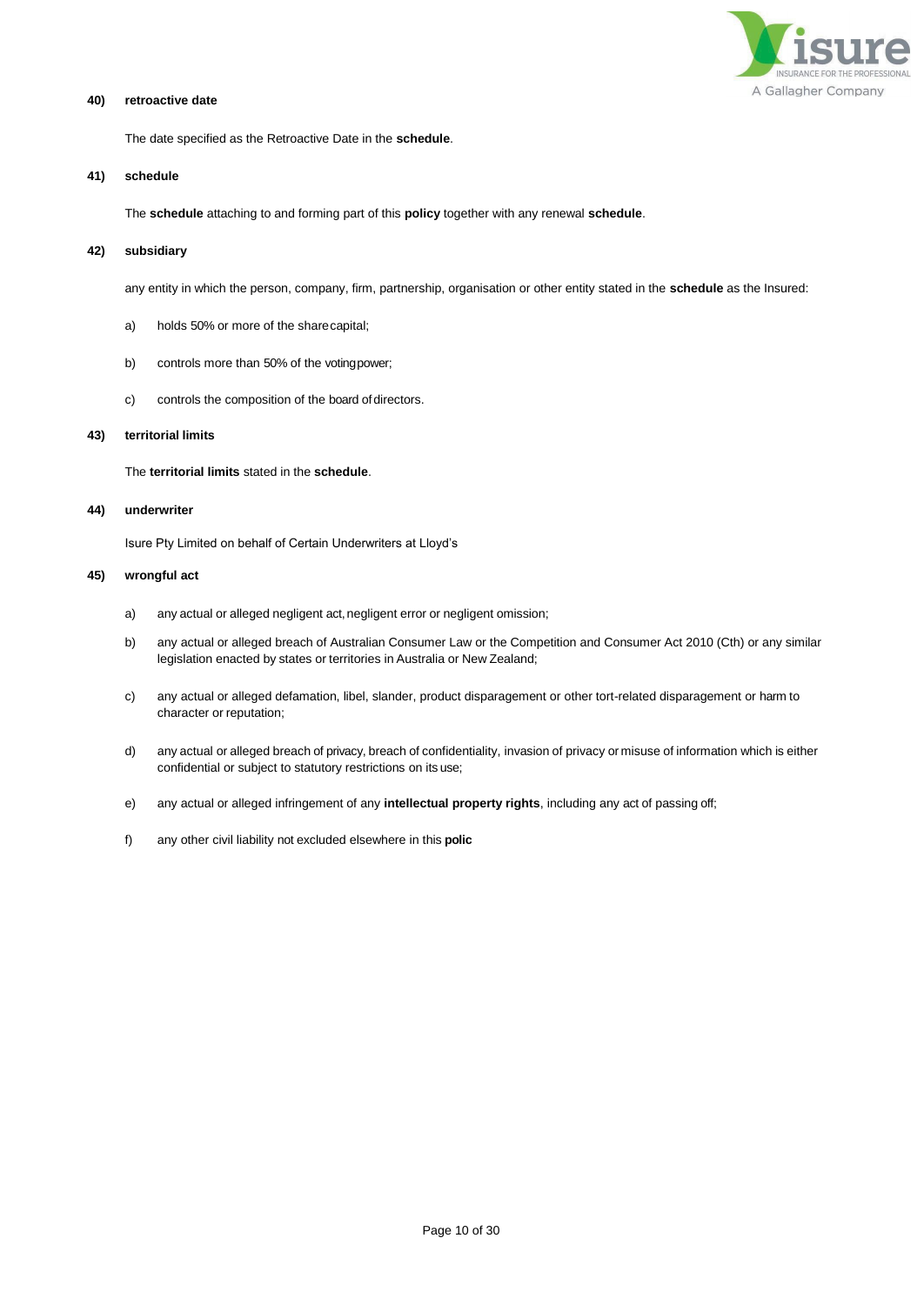

#### <span id="page-10-0"></span>**SECTION 1 – PROFESSIONAL INDEMNITY**

Section 1 of this **policy** operates on a 'claims-made and notified' basis. This means that indemnity shall only be provided for **claims**made against the **insured** and notified to the **underwriter** during the **period of insurance**.

# **INSURING CLAUSE**

The **underwriter** shall, subject to the terms, conditions, exclusions, extensions and **endorsements** contained in this **policy**, indemnify the **insured** in respect of:

# **1) Wrongful Acts**

damages and claimants' costs for which the **insured** shall become legally liable to pay in connection with any **claim** first made and notified to the **underwriter** during the **period of insurance** arising out of any actual or alleged **wrongful act**:

- a) committed after the **retroactive date** by the**insured**;
- b) committed after the **retroactive date** by any party acting on behalf of the **insured** for whom the **insured** are legally liable, in the conduct of the **insured'sbusiness**.

# **2) Defence Costs**

all **defence costs** incurred in connection with a **claim** covered under Insuring Clause 1 (Wrongful Acts) of this **Section** 

#### AUTOMATIC EXTENSIONS OF COVER UNDER SECTION 1

Subject otherwise to the terms, conditions and exclusions of this **policy**, in so far as they can apply, the **underwriter** shall provide indemnity in respect of the following extensions:

#### **1) Attendance at Inquiries**

The **underwriter** shall, subject to the terms, conditions, extensions, exclusions and **endorsements** contained in this **policy**, indemnify the **insured** in respect of all reasonable legal costs and expenses incurred with the prior written consent (which shall not be unreasonably withheld) of the **underwriter** for representation of the **insured** at any **inquiry**.

Provided always that:

- a) the **inquiry** is ordered or commissioned during the **period of insurance**;and
- b) notice of such **inquiry**is provided to the **underwriter** during the **period of insurance**; and
- c) themaximum amount payable by the **underwriter** under this Extension during the **period ofinsurance**for all **inquiries**shall not exceed AUD250,000 in the aggregate during the **period ofinsurance**.

# **2) Continuous Cover**

The **underwriter** shall indemnify the **insured** in respect of any **claim** that would otherwise be excluded by Exclusion 5) (Known Claims and Circumstances) of this Section.

Provided always that:

- a) there has been no fraudulent non-disclosure or fraudulent misrepresentation;and
- b) the **insured** first became aware of the facts or circumstances giving rise to the **claim** after the **continuitydate**.

# **3) Loss of Documents**

The **underwriter** shall indemnify the **insured** in respect of the reasonable and necessary costs of repair, replacement and/or reconstitution of any **document** which has been unintentionally destroyed, damaged beyond reasonable use, lost or mislaid during the **period of insurance** and which after diligent search cannot be found.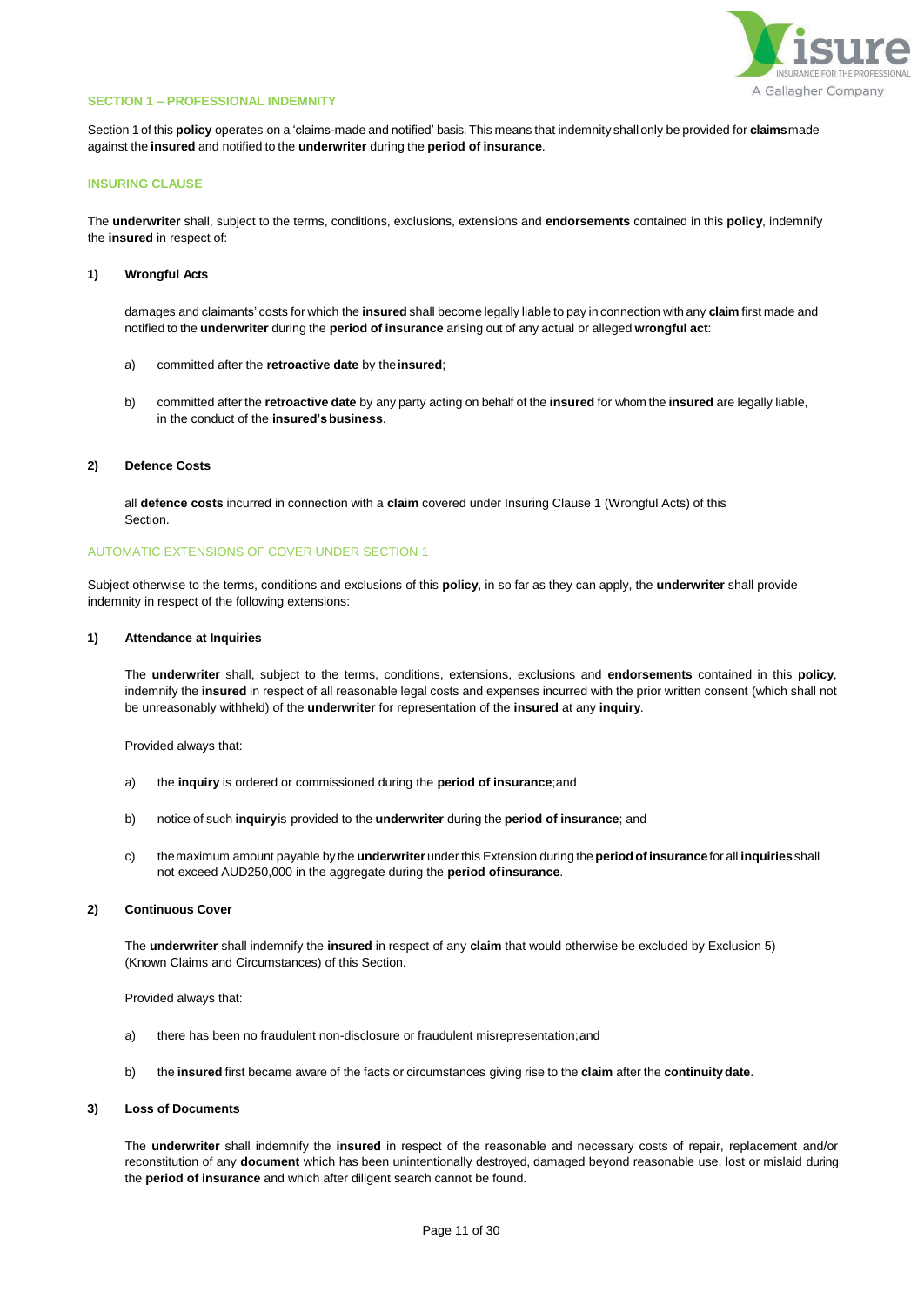

Provided always that:

- a) such loss or **damage** is suffered, first discovered and notified to the **underwriter** during the **period of insurance** and in any event within 30 days of discovery; and
- b) no indemnity shall be afforded in relation to any **document** kept in magnetic or electronic form unless such **document** is duplicated and the duplicate is stored at a separate address as a back-up;and
- c) the **insured** shall provide the **underwriter** with bills and accounts substantiating the expenses incurred by the **insured** in repairing, replacing and/or reconstituting such **documents**; and
- d) no expense shall be incurred without the prior written consent (which shall not be unreasonably withheld) of the **underwriter**;and
- e) the maximum amount payable by the **underwriter** under this Extension during the **period of insurance** shall not exceed AUD500,000 in the aggregate.

#### **4) Dishonesty**

The **underwriter** shall indemnify the **insured** in respect of any **claim** arising out of any dishonest or fraudulent act or omission committed by any **insured** in the conduct of the **business**.

Provided always that:

- a) the **insured** shall give all necessary information and assistance to enable the **underwriter** to endeavour to obtain reimbursement for such **claim**; and
- b) any monies which, but for the dishonest or fraudulent act or omission, would be due from the **insured** to the dishonest or fraudulent person shall be deducted from the indemnity afforded under this Extension; and
- c) no indemnity shall be afforded to any **insured** or any other person or party who commits, condones or ignores such dishonest or fraudulent act or omission; and
- d) nothing in this extension shall preclude the **underwriter** from exercising any right of subrogation against any person or party committing or condoning such dishonest or fraudulent act or omission;and
- e) the **insured** shall bear the burden of providing satisfactory proof to substantiate a loss under this extension (including any costs incurred in such process) and the **underwriter** shall be under no obligation to provide indemnity to the **insured** until such time as it is satisfied that such loss has in fact beensustained; and
- f) the **underwriter** shall not be liable for any loss sustained in consequence of any act or omission occurring after the date of the discovery of, or reasonable cause for suspicion of, dishonest or fraudulent conduct on the part of the **insured** concerned.

#### **5) Fidelity**

The **underwriter** shall indemnify the **insured** in respect of financial loss suffered by the **insured** and notified to the **underwriter** during the **period of insurance** resulting from the loss of any:

- a) money, currency, coins, bank notes, cheques, postal orders, money orders orbullion;
- b) negotiable or non-negotiable instruments, or contracts representing money or other property including shares, stocks, debentures, warrants, options, bonds, promissory notes or other equity or debt security;

due to any dishonest or fraudulent act or omission of any **employee**;

Provided always that:

- no indemnity shall be afforded in respect of any loss directly or indirectly caused by or contributed to by, or arising from the access or dissemination of any confidential information including any trade secret, computer program, customer information, patent or copyright;
- ii) no indemnity shall be afforded in respect of any loss directly or indirectly caused by or contributed to by, or arising from any fraudulent or dishonest act or omission of any Partner, Principal or Director of the **insured**;
- iii) no indemnity shall be afforded to any **insured** or any other person or party who commits, condones or ignores such dishonest or fraudulent act or omission;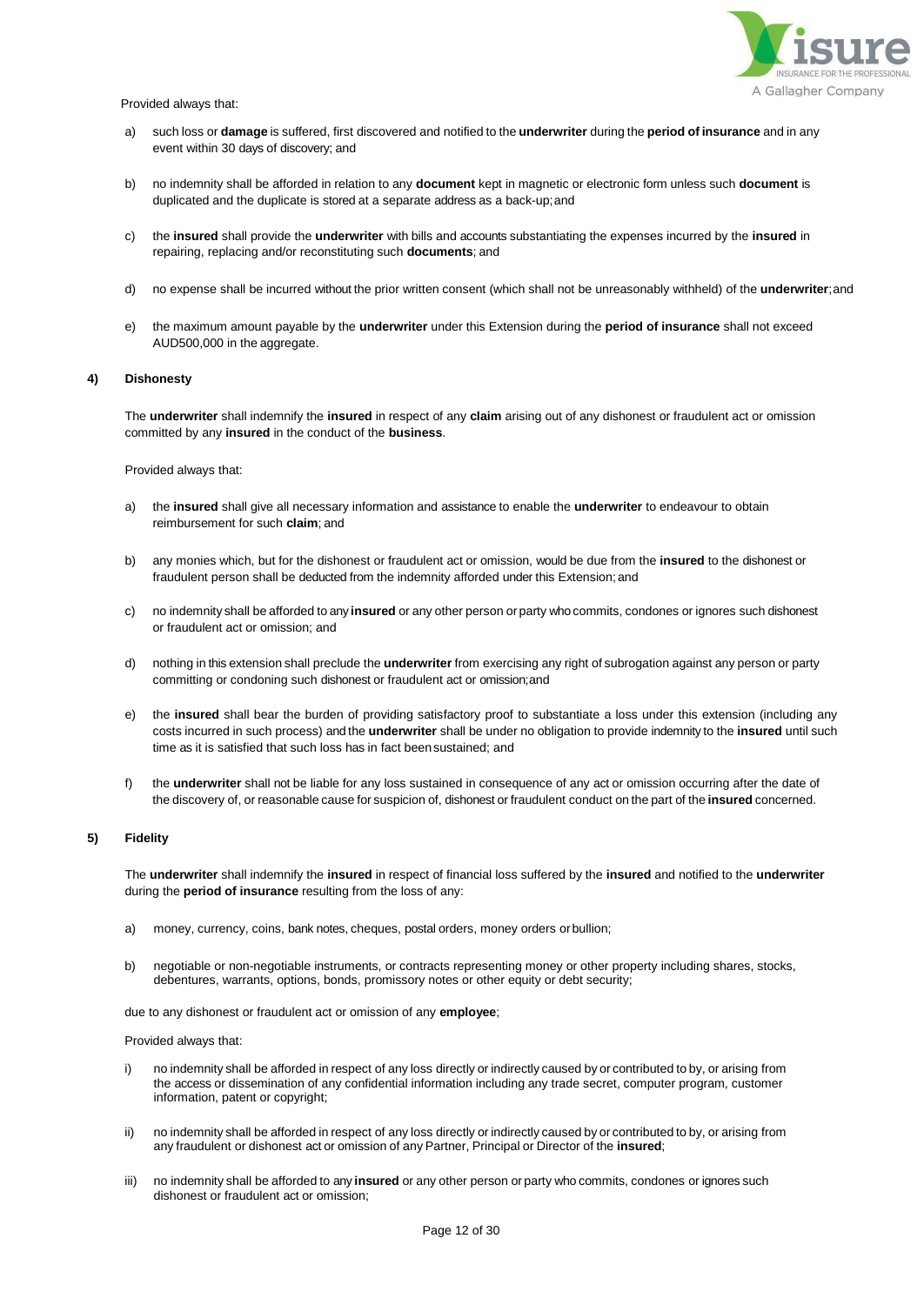

- iv) the **underwriter** shall not be liable for any loss sustained in consequence of any act or omission occurring after the date of the discovery of, or reasonable cause for suspicion of, dishonest or fraudulent conduct on the part of the person concerned;
- v) the **insured** shall bear the burden of providing satisfactory proof to substantiate a loss under this extension (including any costs incurred in such process) and the **underwriter** shall be under no obligation to provide indemnity to the **insured** until such time as it is satisfied that such loss has in fact been sustained;
- vi) the maximum amount payable by the **underwriter** under this clause during the **period of insurance** shall be AUD250,000 in the aggregate.

# **6) Superannuation Guarantee Obligation**

The **underwriter** shall indemnify the **insured** in respect of damages and claimant's costs for which the **insured** shall become legally liable to pay in connection with any **claim** first made against the **insured** and notified to the **underwriter** during the **period of insurance** arising out of the calculation of and related advice in relation to Superannuation Guarantee obligations incidental to payroll related bookkeeping services and the preparation of "Superannuation Guarantee Charge" documents to submit to the Australian Tax Office for lodgement.

# **7) Network Security and Privacy BreachLiability**

Notwithstanding General Policy Exclusion 7)(Cyber and Data) the **underwriter** shall indemnify the **insured** solely in respect of damages and claimant's costs for which the **insured** shall become legally liable to pay in connection with any **claim** first made against the **insured** and notified to the **underwriter** during the **period of insurance** arising out of:

# a) a **network securityincident**;

# b) a **data breach incident**

The maximum amount payable by the **underwriter** under this Extension during the **period of insurance** shall be AUD250,000 in the aggregate.

# **LIMIT OF LIABILITY UNDER SECTION 1**

- 1) The total amount payable by the **underwriter** under this Section of the **policy** in respect of any one **claim** shall be the **limit of indemnity**.
- 2) The indemnity provided under Insuring Clause 2 (Defence Costs) of this **policy** shall be in addition to the **limit of indemnity**, provided always that if the amount paid or payable to dispose of any **claim** is greater than the **limit of indemnity**, then the total amount payable by the **underwriter** for **defence costs** shall be limited to the proportion of the **defence costs** as the **limit of indemnity** under this **policy** bears to the amount paid or payable in respect of such**claim**.
- 3) All **claims** arising out of or in connection with, consequent upon or attributable to one source or originating cause shall be deemed to be one **claim** and only one **limit of indemnity**shall apply.
- 4) Any applicable sub-limit of indemnityavailable under any Extension of Cover or any **endorsement** shall be deemed to be part of and not in addition to the **limit of indemnity**.

# **DEDUCTIBLE APPLICABLE UNDER SECTION 1**

- 1) The **underwriter** shall only be liable to indemnify the **insured** for that part of the **insured's** liability for each **claim** that is greater than the **deductible**.
- 2) The **deductible** shall be inclusive of **defence costs**.
- 3) The full **limit of indemnity** shall apply over and above the **deductible**.
- **4)** Where the **underwriter** has paid on the **insured's** behalf part or all of the **deductible**, the **insured** shall reimburse the **underwriter** promptly upon request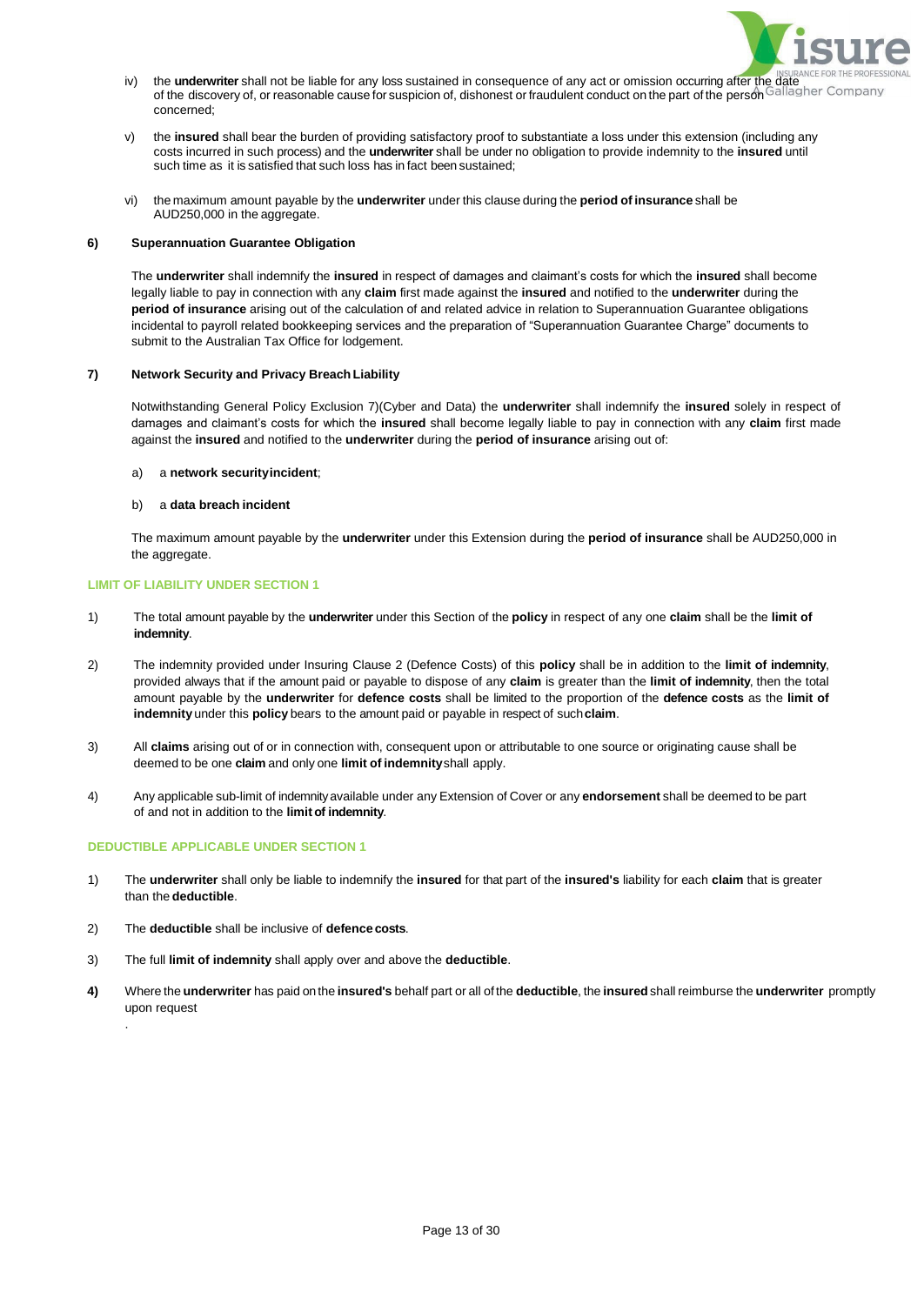

#### **EXCLUSIONS APPLICABLE TO SECTION 1**

The indemnity provided by this Section of the **policy** shall not apply to:

#### **1) Injury andDamage**

any **claim** caused by or contributed to by, or arising from:

- a) **injury**;
- b) **damage** other than as provided for under Automatic Extension of Cover 3) (Loss of Documents);

unless arising directly from a negligent act, negligent error or negligent omission in the conduct of the **insured's business**

# **2) Investment and Financial**

any **claim** caused by or contributed to by, or arising from:

- a) the sale of any financial product or investment;
- b) the provision of any financial planning or investment advice by, or on behalf of the **insured**, including but not limited to the provision of any advice or recommendation as to valuation or performance of any financial product orinvestment;
- c) any advice or other service provided by, or on behalf of the **insured**, in respect of which there is a requirement to hold an Australian Financial Services Licence or Australian Credit Licence in order to provide such advice orservice;
- d) the arrangement of any finance or credit by the **insured**

# **3) Joint Ventures and Consortia**

any joint venture or consortium of which the **insured** is a member.

#### **4) Intellectual Property**

any **claim** caused by or contributed to by, or arising from infringement of any patent or trade secret.

#### **5) Known Claims or Circumstances**

- a) any **claim** which has been or ought to have been notified under any other policy of insurance in force prior to the inception of this **policy**;
- b) any **claim** which is based upon, arising from or in consequenceof:
	- i) any circumstance which could reasonably be foreseen to give rise to a **claim** if written notice of such circumstance has been given, or ought to have been given under any otherpolicy;
	- ii) any circumstance which could reasonably be foreseen to give rise to a **claim** of which the **insured** was actually aware, or ought reasonably to have been aware, prior to the inception date of this **policy**.

#### **6) Licensing Inquires**

any prosecution, **inquiry** or other investigation in relation to the **insured** failing to be properly licenced, registered or accredited to provide services in the conduct of the **business** as required by law or other regulation

# **7) Retroactive Date**

any actual or alleged act, error, omission or event committed or occurring wholly or in part prior to the **retroactive date**.

#### **8) Trade Specific**

any **claim** caused by or contributed to by, or arising from:

- a) any valuation of any residential or commercial property other than where such valuation is undertaken for establishing a price for the sole purpose of marketing a property for sale;
- b) the provision of any legal advice or legal services where such advice or services should only be provided by a fully qualified legal practitioner or barrister. However, this exclusion shall not apply to legal services provided by any paralegal or legal secretary where such work is undertaken under the direct supervision of a qualified legal practitioner;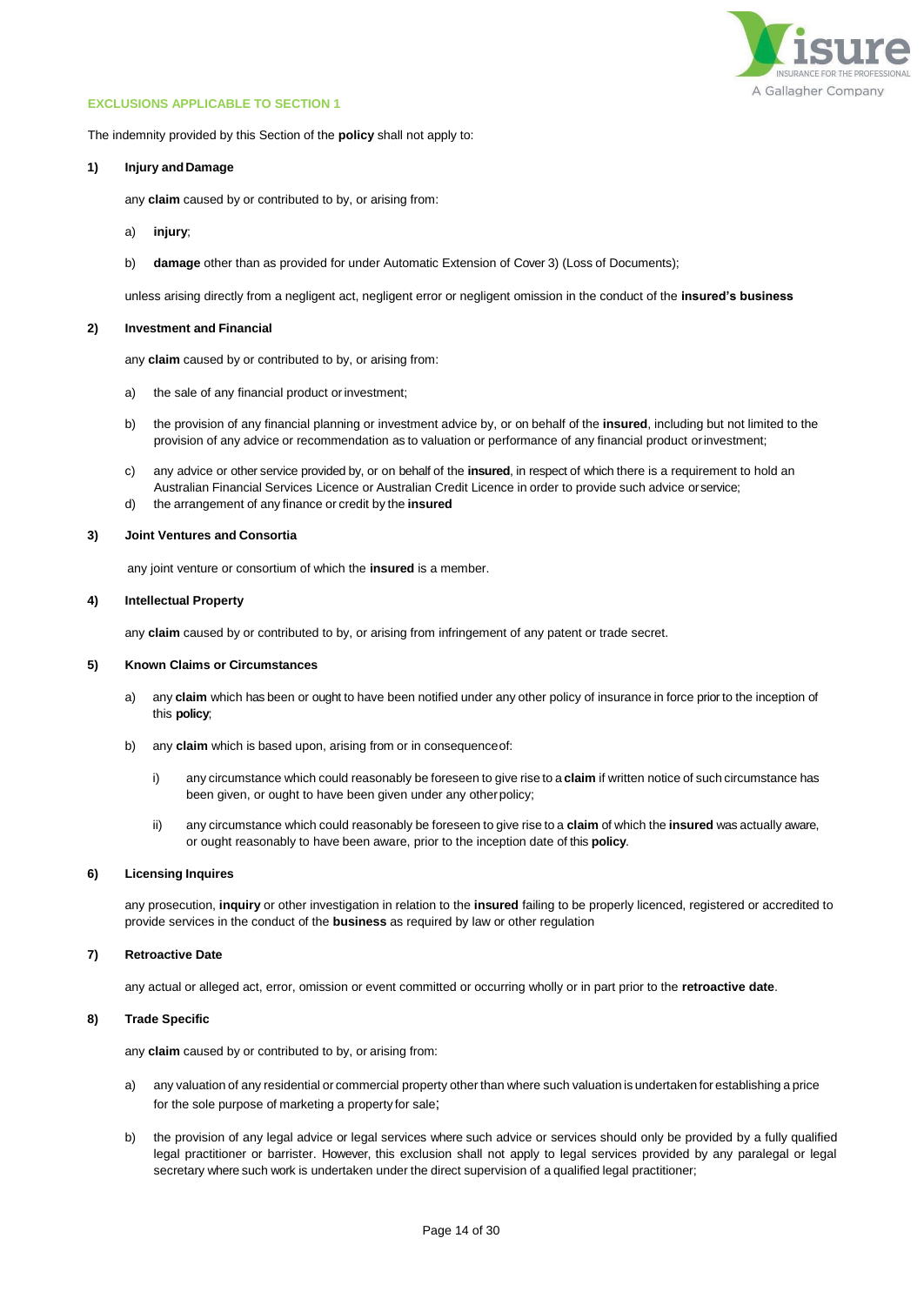c) i) the issuance of any audit opinion;



- ii) any advice provided on, or the arrangement of, corporatefinance;
- iii) any bankruptcy, insolvency or any form of legal administration;
- iv) any business valuation.

# **9) Trading Debts**

any **claim** caused by or contributed to by, or arising from:

- a) any trading loss or trading liability incurred by the **insured** or any **business** managed or carried on by or on behalf of the **insured** (including the loss of any client account or business);
- b) the actual or alleged overcharging or improper receipt of fees by the **insured** or any **business** managed or carried on by the **insured**.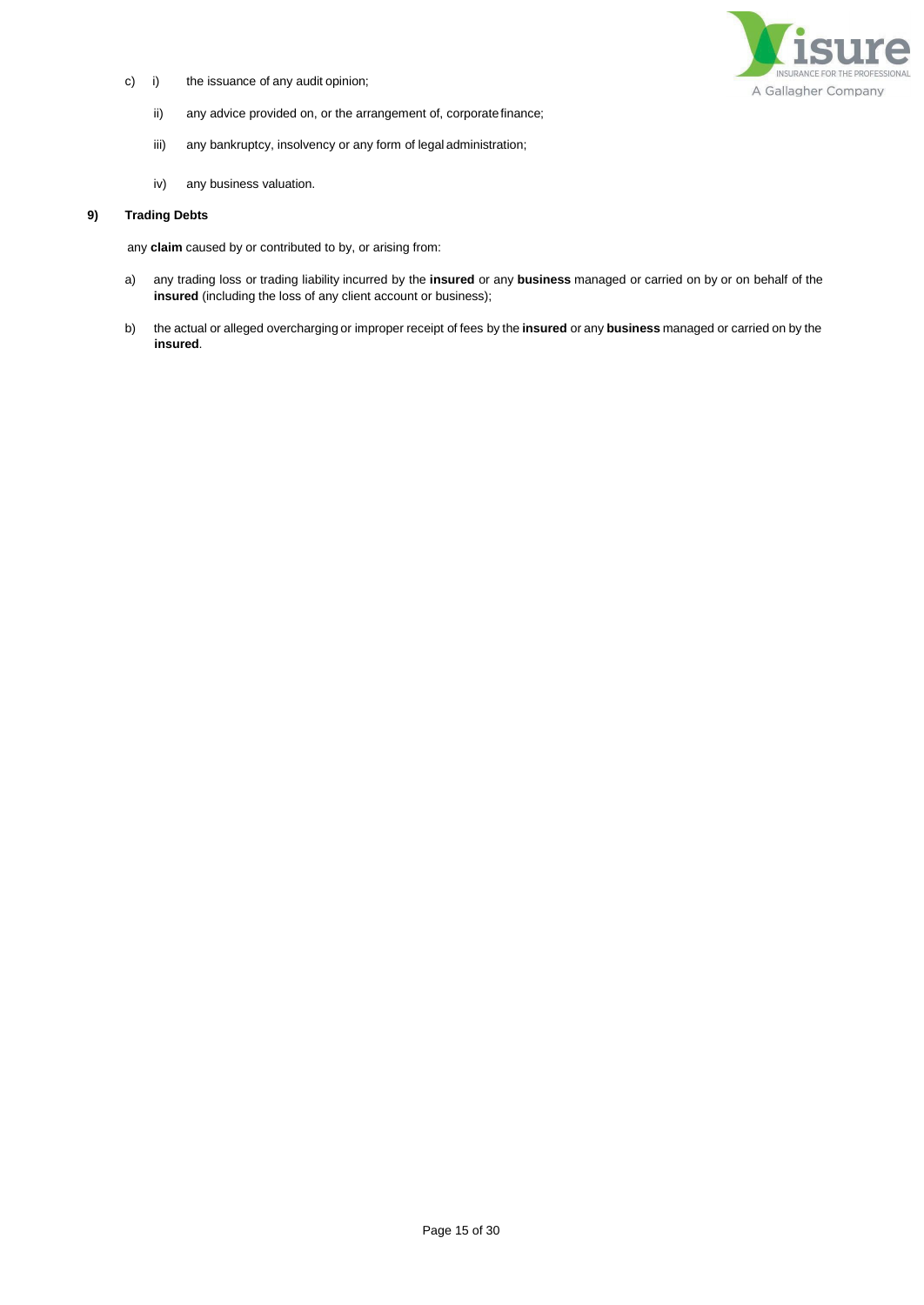

# **SECTION 2 – PUBLIC AND PRODUCTS LIABILITY**

Section 2 of this **policy** operates on a 'losses occurring' basis. This means that indemnity shall only be provided for losses that first occur during the **period of insurance**.

# **INSURING CLAUSES**

The **underwriter** shall, subject to the terms, conditions, extensions, exclusions and **endorsements** contained in this **policy**, indemnify the **insured** in respect of:

#### **1) Injury andDamage**

damages and claimants costs for which the **insured** shall become legally liable to pay in connection with any **claim** for or arising out of:

- a) **injury**; and/or
- b) **damage**;

happening during the **period of insurance** within the **territorial limits** from an **occurrence** in connection with the **insured's business** or **products**.

# **2) Defence Costs**

**defence costs** incurred in connection with a **claim** covered under Insuring Clause 1)(Injury and Damage) of this Section.

# **3) Representation Costs**

all reasonable legal costs and expenses incurred with the prior written consent (which shall not be unreasonably withheld) of the **underwriter** for representation of the **insured** at proceedings in any court of summary jurisdiction arising out of any alleged breach of statutory duty that resulted in **injury**.

# AUTOMATIC EXTENSIONS OF COVER UNDER SECTION 2

Subject otherwise to the terms, conditions and exclusions of this **policy**, in so far as they can apply, the **underwriter** shall provide indemnity in respect of the following extensions:

#### **1) Contingent MotorLiability**

Notwithstanding Exclusion 6) a) (Vehicles) of this Section, the **underwriter** shall indemnify the **insured** in respect of damages and claimants costs for which the **insured** shall become legally liable to pay in connection with any **claim** arising out of or consequent upon **injury** to any person and/or **damage** occurring in connection with the use, in the course of conduct of the **business**, of any mechanically propelled vehicle not the property of, nor provided by the **insured**.

Provided always that no indemnity shall be afforded in respect of any **claim** arising out of or consequent upon:

- a) **damage** to such vehicle or to property conveyed therein;or
- b) **injury** or **damage** arising while such vehicle is being driven by the **insured** or any person who, to the knowledge of the **insured**  or his representative, does not hold a licence to drive such vehicle, unless such person has held and is not disqualified from holding or obtaining such a licence; or
- c) **injury**or **damage** in respect of which the **insured** is entitled to indemnity under any other insurance; or
- **d) injury** or **damage** for which the **insured** is obliged to affect insurance by virtue of compulsory insurance as is required by the Motor Vehicle (Third Party Insurance) Act 1942 (NSW) and any subsequent amending legislation or similar in other States or Territories in Australia.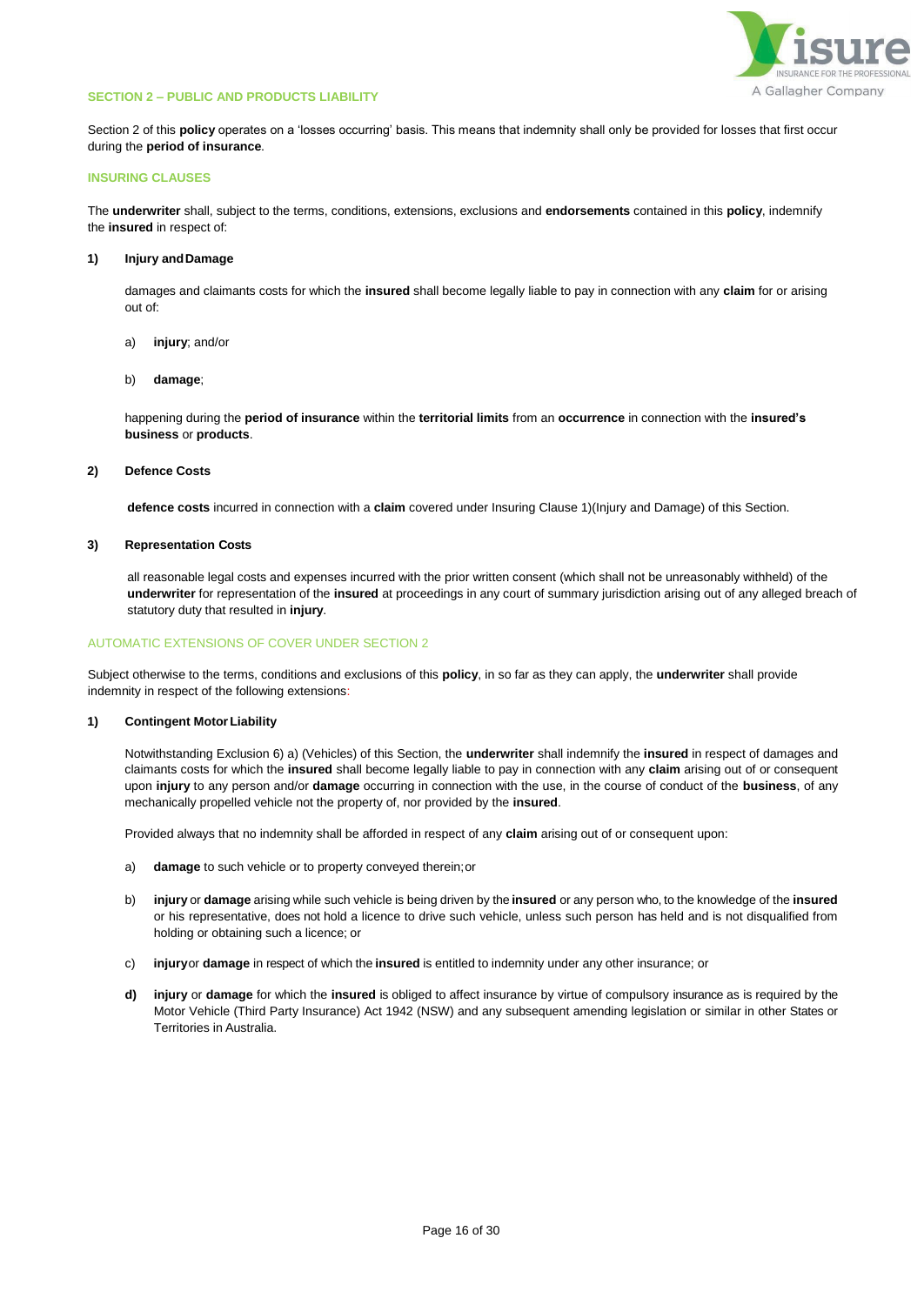

# **2) Sudden and Accidental Pollution**

Notwithstanding General Policy Exclusion 16) (Pollution), the **underwriter** shall indemnify the **insured** in respect of damages and claimants costs arising out of any **claim** in respect of **injury** or **damage** caused solely by a **pollution incident**. Provided always that:

- a) all **pollution**, which arises out of any one **pollution incident**, shall be deemed to have occurred at the time such incident takes place; and
- b) the **underwriter** shall not indemnify the **insured** under this Extension in respect of any liability directly or indirectly caused by contributed by or arising from **pollution** happening anywhere in United States of America or Canada or any territory within their jurisdictions.
- c) no indemnity shall be afforded in respect of any **claim** directly or indirectly arising from **pollution** (including any costs and expenses incurred in the prevention thereof) emanating from **underground resources**.

The maximum amount payable by the **underwriter** under this Extension shall be the **limit of indemnity** and nothing in this clause shall increase the liability of the **underwriter** to pay any amount in excess of such **limit of indemnity**.

Any sum the **underwriter** pays underthis Extension shall reduce the amount of the aggregate **limit of indemnity** available for any other payment under this Section in respect of **claims** arising out of the **insured'sproducts**.

The remaining amount of such aggregate **limit of indemnity** is the most that will be available for any other payment.

#### **3) Cross Liabilities**

If the **insured** comprises more than one party, the **underwriter** shall provide indemnity to each such **insured**, in the same manner and to the same extent, as if a separate **policy** had been issued to each, provided always that the cumulative total amount payable hereunder to all such **insureds** shall not exceed the **limit of indemnity**.

# **4) Indemnity toPrincipals**

Notwithstanding General Policy Exclusion 5) (Contractual Liability), to the extent that any contract or agreement entered into by the **insured** with any **principal** so requires, the **underwriter** shall, subject to the **limit of indemnity**:

- a) indemnify the **insured** against liability assumed by the **insured**;and
- b) indemnify the **principal** in likemanner to the **insured** in respect of the liability of the **principal** arising out of the performance by the **insured** of such contract oragreement.

Provided always that:

- i) the conduct and control of **claims** is vested in the **underwriter**;and
- ii) the **principal** shall observe, fulfil andbe subject to the terms, exclusions, conditions and **endorsements** of this **policy**; and
- iii) Indemnity to any **principal** shall only apply in respect of any **claim** for which indemnity would otherwise have been provided hereunder if the **claim** had been made directly against the**insured**.

# **LIMIT OF LIABILITY UNDER SECTION 2**

- 1) In respect of Public Liability, the maximum amount payable by the **underwriter** shall not exceed the **limit of indemnity** any one **occurrence**.
- 2) In respect of Products Liability, the maximum amount payable by the **underwriter** shall not exceed the **limit of indemnity**any one **occurrence** or all **occurrences** during any one **period of insurance**.
- 3) Where the **underwriter** is required to indemnify more than one party, the total amount payable under the **policy**shall not exceed the **limit of indemnity**.
- 4) Any applicable sub-limit of indemnity available under any Extension of Cover specified in Section 2 (Public and Products Liability) of this **policy** shall be deemed to be part of and not in addition to the **limit of indemnity** which applies in respect of Products Liability.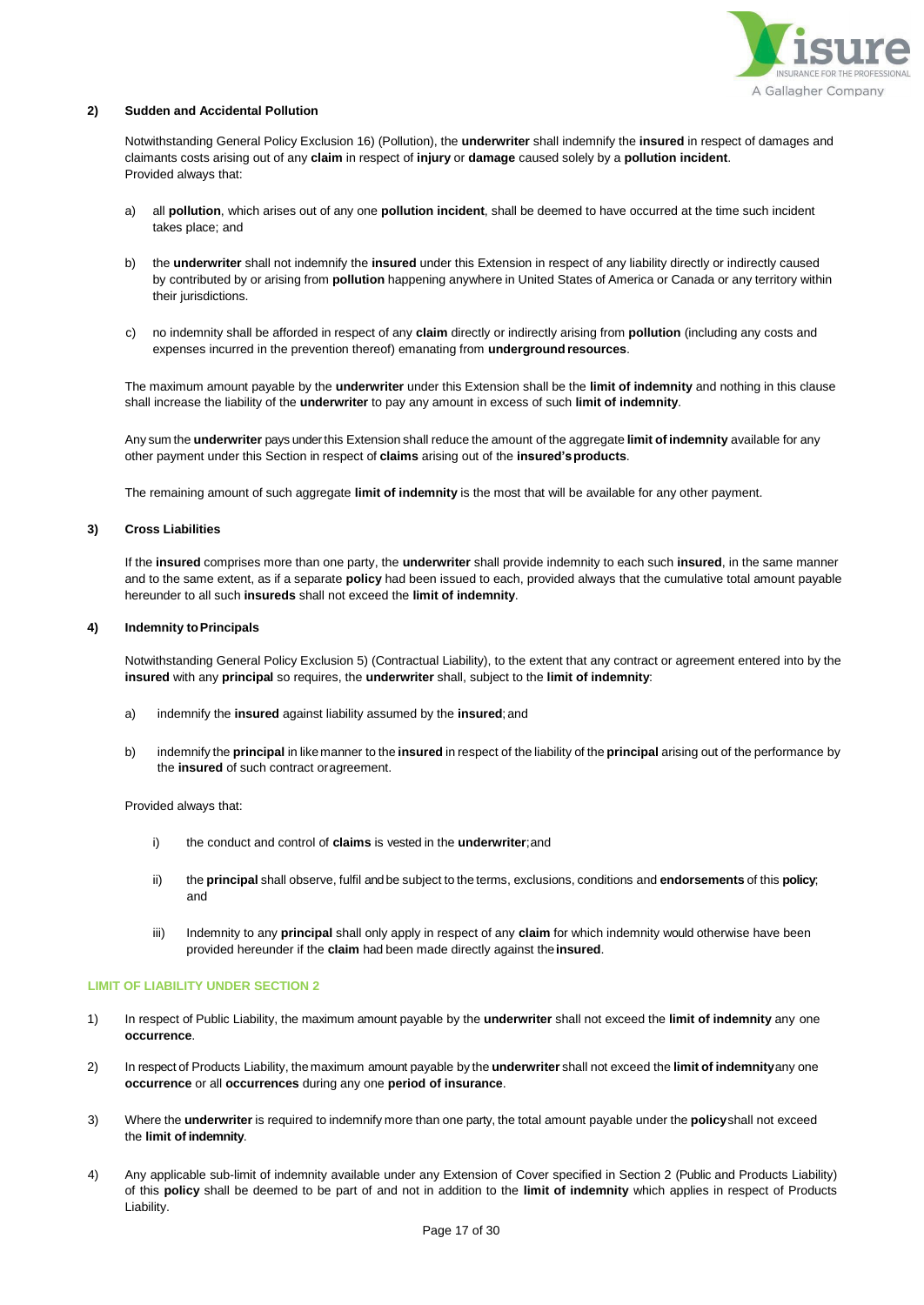

# **DEDUCTIBLE APPLICABLE UNDER SECTION 2**

- 1) The **underwriter** shall only be liable to indemnify the **insured** for that part of the **insured's** liability for each **claim** that is greater than the **deductible**.
- 2) The **deductible** shall be inclusive of **defence costs**.
- 3) The full **limit of indemnity** shall apply over and above the **deductible**.

Where the **underwriter** has paid on the **insured's** behalf part or all of the **deductible**, the **insured** shall reimburse the **underwriter** promptly upon request.

#### **EXCLUSIONS APPLICABLE TO SECTION 2**

The indemnity provided by this Section of the **policy** shall not apply to:

#### **1) Airside Liability**

any **claim** arising from or in connection with **airside liability**.

#### **2) Damage to Products**

any **claim** caused by contributed by or arising from **damage** to any **products** caused by any defect therein or the unsuitability thereof for their intended purpose.

# **3) Product Repair, Replacement orRecall**

any costs and/or expenses in relation to the repair of or recall of, or the provision of any refund in respect of **products**.

## **4) Property**

- a) any **claim** caused by contributed by or arising from **damage** to any property which, at the time of the **occurrence** giving rise to such **claim**, is owned by or held in trust by or in the custody or control of the **insured** other than:
	- i) **employees**', directors', partners', guests', customers', clients' or visitors' personal effects including vehicles and their contents;
	- ii) premises, including fixtures, fittings and contents not owned by or leased to or rented to the **insured**, wherethe **insured** is undertaking work in connection with the **business**;
	- iii) premises and their fixtures and fittings, hired, leased, rented or lent to the **insured** other than **damage** in circumstances where liability is assumed by the **insured** under a tenancy or other agreement and would not have attached in the absence of such agreement;
	- iv) any vehicle, craft, container or railway rolling stock, including contents and accessories, not owned by or leased tothe  **insured**, for the purpose of or whilst being loaded or unloaded by the **insured**;
	- v) food or beverages for consumption on the premises of the **insured** or at any other premises where the **insured** is carrying on the **business**.
- b) **damage** to that part of any property on which the **insured** or any servant or agent of the **insured** is or has been working.

# **5) US Product Sales**

any **claim** caused by contributed by or arising from **products** or services which to the knowledge of the **insured** are sold, supplied, erected, repaired, altered, treated or installed by the **insured**, in or for delivery or use in the United States of America or Canada.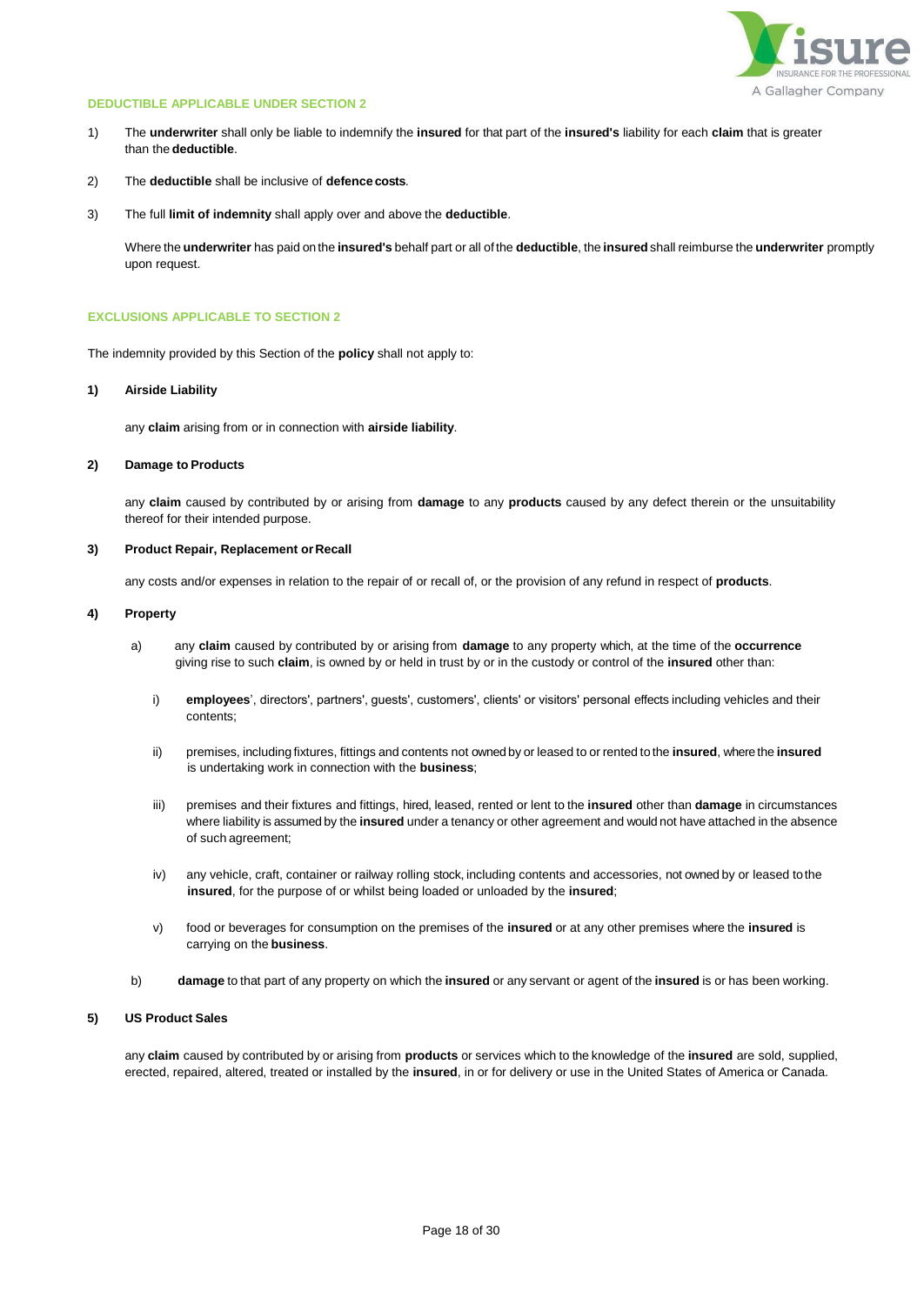# **6) Vehicles**



any **claim** caused by contributed by or arising from the ownership, possession or use by or on behalf of the **insured** of any:

- a) mechanically-propelled vehicle or mobile plant, other than any **claim** arising out of:
	- i) the use of plant as a tool of trade on site;or
	- ii) the use of plant at the premises of the **insured**;or
	- iii) the loading or unloading of any vehicle, trailer or container; or
	- iv) the unauthorised movement on the **insured's** premises or contract site.

# Provided always that:

- (a) indemnity is not provided by any motor insurance contract;or
- (b) compulsory motor insurance is not required by law;or
- (c) there is not more specific insurance applying
- b) aircraft or aerospatial device; or
- c) hovercraft or hydrofoil; or
- d) water-borne craft, other than:
	- i) hand propelled or sailing craft in inland territorial waters;or
	- ii) water-borne craft not owned by the **insured**, but used by the **insured** for business entertainment;or
	- iii) mechanically-propelled water-borne craft not exceeding 22 feet in length in inland or territorial waters.

# **7) Professional Advice and Service**

any **claim** directly or indirectly arising from, or in connection with:

- a) advice;
- b) designs;
- c) formulae;
- d) specifications;
- e) professionalservices

provided solely for afee.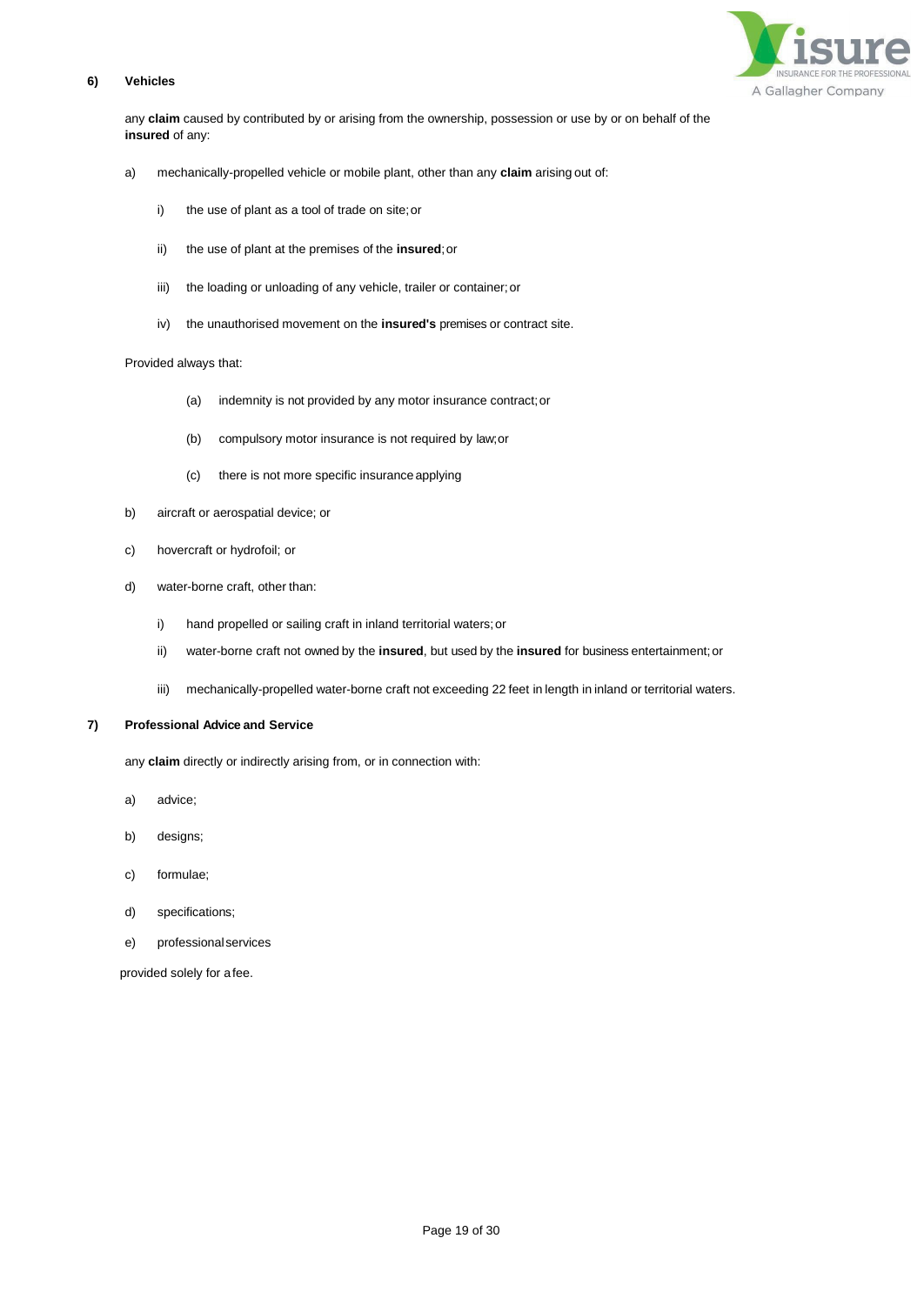

#### **SECTION 3 – DIRECTORS AND OFFICERS INDEMNITY**

Section 3 of this **policy**operates on a 'claims made and notified' basis.This means that indemnity shall only be provided for **claims** made against the **insured** and notified to the **underwriter** during the **period of insurance**.

#### **INSURING CLAUSE**

Notwithstanding General Exclusion 9) (Director's and Officer's Liability) the **underwriter** shall, subject to the terms, conditions, exclusions, extensions and **endorsements** contained in this **policy**, indemnify:

- a) any **insured person** in respect of **loss** arising from any **claim** first made against them during the **periodof insurance**;
- b) the **insured** in respect of **loss** arising from any **claim** first made against any **insured person** when and to the extent that the **insured** has indemnified that **insured person**;

where such **claim** arises from a **wrongful act** committed by an **insured person** in the course of the performance of the **insured person's** duties solely in their capacity as a director or officer of the **insured.**

# **LIMIT OF LIABILITY UNDER SECTION 3**

The maximum amount payable by the **underwriter** under this Section during the **period of insurance** for all **claims** shall not exceed AUD250, 000 in the aggregate during the **period of insurance**.

#### **DEDUCTIBLE APPLICABLE UNDER SECTION 3**

- 1) The **underwriter** shall only be liable to indemnify the **insured** for that part of the **insured's** liability for each **claim** that is greater than the **deductible**.
- 2) The **deductible** shall be inclusive of **defence costs**.
- 3) The full **limit of indemnity** shall apply over and above the **deductible**.
- **4)** Where the **underwriter** has paid on the **insured's** behalf part or all of the **deductible**, the **insured** shall reimburse the **underwriter** promptly upon request.

#### EXCLUSIONS APPLICABLE TO SECTION 3

The indemnity provided by this Section of the **policy** shall not apply to:

#### **1) BodilyInjuryand PropertyDamage**

any **claim** for **injury** or**damage**.

# **2) EmploymentClaims**

any **claim** arising out of any obligation owed by the **insured** as employer to any current or former or prospective **employee**, including any **claim** arising out of any **employment practice dispute**;

#### **3) Fraudulent, Dishonest and Wilful Conduct**

any **claim** caused by, contributed to by, or arising from:

- a) the gaining of any financial advantage to which the **insured** or any **insured person** was not entitled, including the repayment of any wrongfully received monies;
- b) any conduct which involves wilful breach of duty in relation to the **insured,** or any breach of Section 182 or Section 183 of the Corporations Act (Cth);
- c) any dishonest, fraudulent, criminal or maliciousact.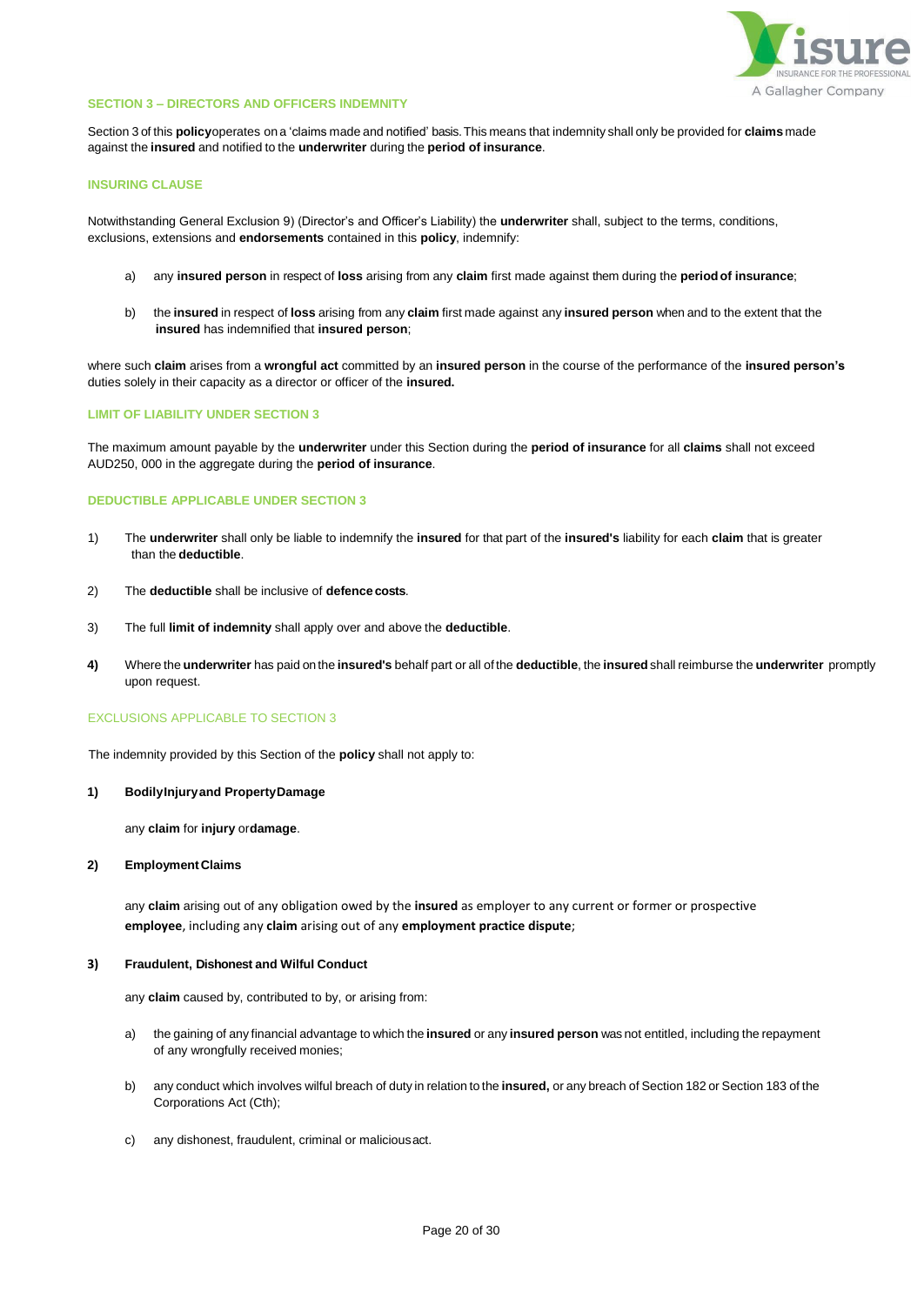

# **4) Known Circumstances and Prior Litigation**

- a) any **claim** based upon, attributable to or arising out of any prior or pending litigation or proceedings, commenced before the **prior and pending litigation date**, including allegations deriving from the same or essentially the same facts, involving an **insured person** or the **insured** which has been or should have been the subject of notice given under any prior insurance;
- b) any **claim** which has been or ought to have been notified under any other **policy** of insurance in force prior to the inception of this **policy**; or
- c) any **claim** which is based upon, arising from or in consequenceof:
	- i) any circumstance which could reasonably be foreseen to give rise to a **claim** if written notice of such circumstance has been given, or ought to have been given under any other policy;or
	- ii) any circumstance which could reasonably be foreseen to give rise to a **claim** of which the **insured** or any **insured person** was actually aware, or ought reasonably to have been aware, prior to the inception date of this **policy**.

#### **5) Pension Schemes**

any **claim** caused by any **insured person** acting in the capacity of trustee or fiduciary or administrator of any employersponsored pension or superannuation scheme or superannuation programme.

# **6) Professional Services**

any **claim** caused by, contributed to by, or arising from any breach of, or failure to provide professional services.

# **7) Shareholders**

any **claim** brought by or on behalf of any company owning 15% or more of the **insured's** issued share capital.

# **8) Share Offerings**

any **claim** based upon, arising out of, directly or indirectly resulting from, in consequence of, or in any way involving a **wrongful act** committed by any **insured person** in relation to any actual public offering of the **insured's** share capita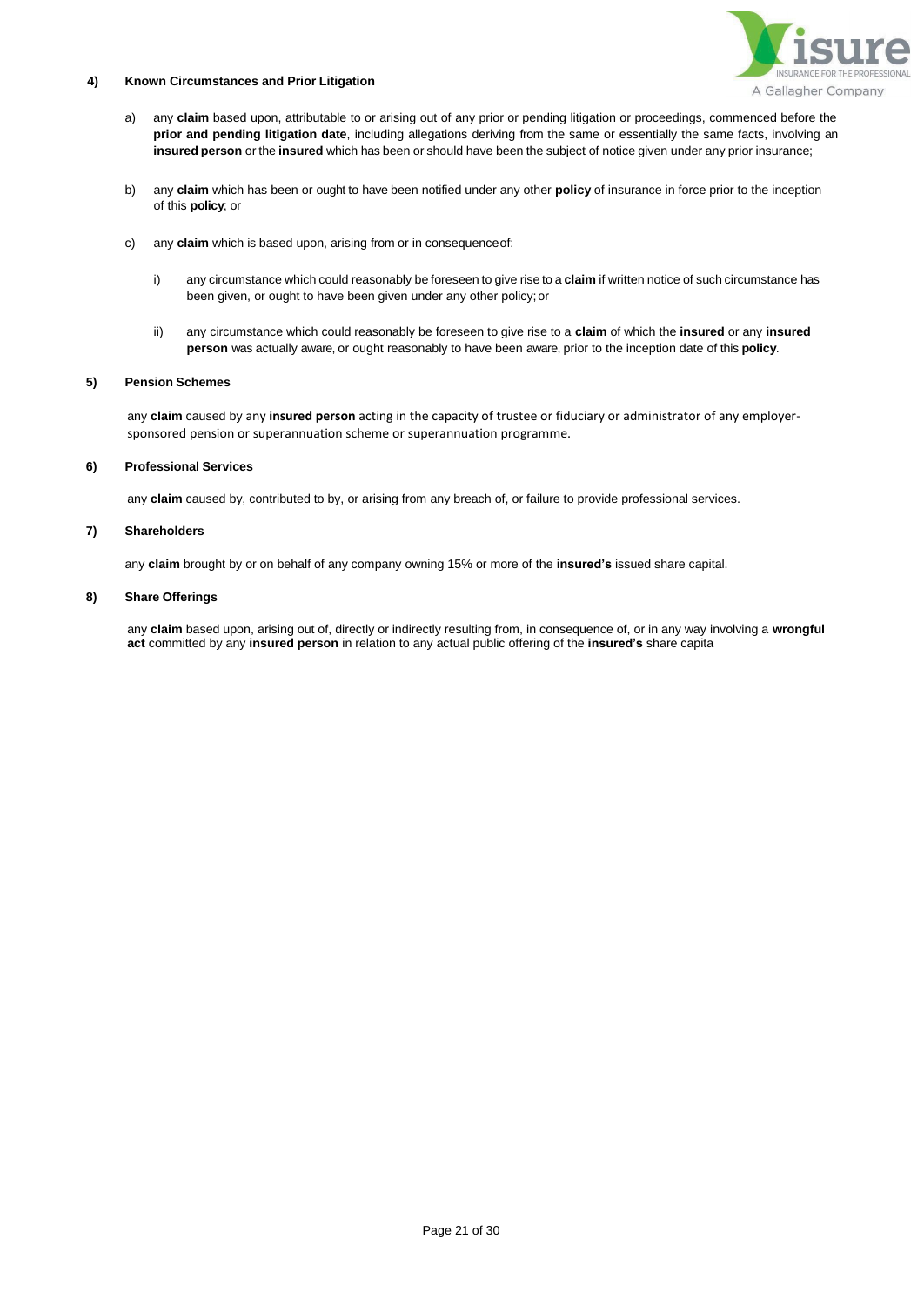

#### <span id="page-21-0"></span>**GENERAL POLICY EXCLUSIONS**

The following exclusions shall apply to all sections of this policy.

The indemnity provided by this **policy** shall not apply to:

### **1) Abuse**

any **claim** arising from or in connection with:

- a) any act of hurting or injuring mentally or physically by maltreatment or ill use;
- b) repeated or continuing contemptuous, coarse or insulting words and/or behaviour;
- c) actual or attempted sexual relations, sexual conduct or sexual intimacy, sexual harassment or sexual exploitation, or any act for the purpose of obtaining sexual gratification.

# **2) Asbestos**

any **claim** caused by or contributed to by, or arising from asbestos or any material containing asbestos in whatever form or quantity.

# **3) Associated Companies**

any **claim** brought by or on behalf of:

- a) any **insured**;
- b) any parent or**subsidiary**;
- c) any person having a financial, executive or controllinginterest in the **insured** (unless the financial interest is less than 5%);or
- d) any entity controlled or managed by any **insured**; or where the **insured** has greater than a 5% interest, or where the **insured** has accepted a financial interest, irrespective of the amount, in the entity in exchange for fees incurred,

unless such **claim** is brought against the **insured** by an independent third party.

# **4)** Avionics and Marine Products

any **claim** caused by or contributed to by, or arising from **products** (including hardware, software, firmware and cabling) or electronic equipment used in connection with:

- a) the safety, communication, navigation, control of flight ormaintenance of orbit of any aircraft, spacecraft or other aerial device; or
- b) the safety, communication, navigation or propulsion of any hovercraft or watercraft.

# **5) Contractual Liability**

any liability or obligation assumed by the **insured** under the terms of a contract agreement or warranty unless the **insured** would have been liable to the same extent in the absence of such contract, agreement or warranty.

# **6) Communicable Disease Exclusion**

**injury** or **damage** caused by, arising out of or in any way involving:

- a) Coronavirus disease (COVID-19);
- b) Severe acute respiratory syndrome coronavirus 2 (SARS-CoV-2);
- c) any mutation or variation of SARS-CoV-2);
- d) any other communicable disease;
- e) any fear or threat of a), b), c), or d) above.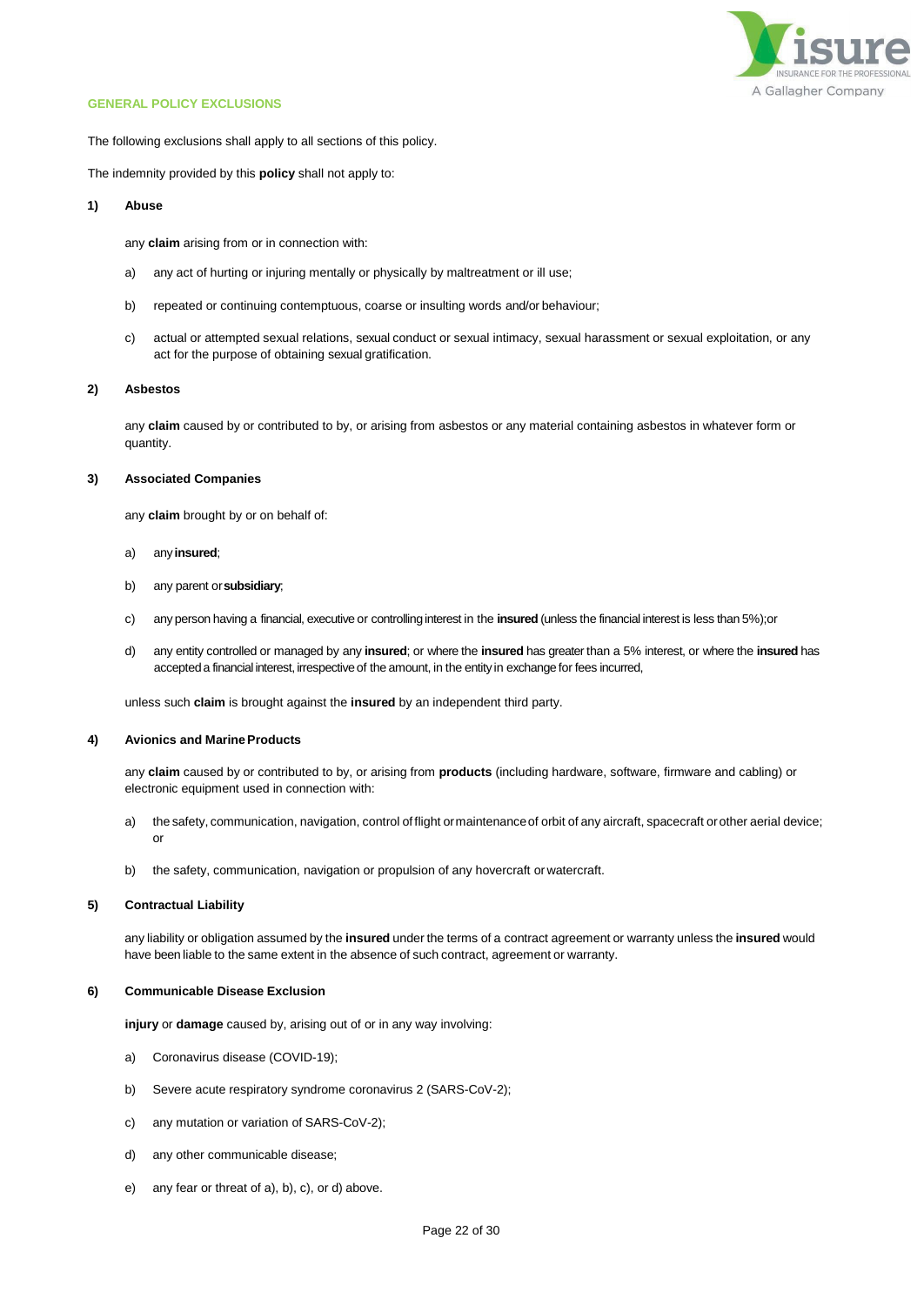

# **7) Cyber and Data**

- a) Any actual or alleged loss, damage, liability, **claim**, fine, penalty, cost (including, but not limited to, **defence costs** and mitigation cost) or expense of whatsoever nature directly or indirectly caused by, contributed to by, resulting from, arising out of or in connection with:
	- i) a **cyber incident**, unless subject to the provisions of paragraph b);
	- ii) a **cyber act**;
	- iii) a breach of **Data Protection Law** by the **insured**, or parties acting for the **insured**, involving access to, processing of, use of or operation of any **computer system** or **data**, including notification costs, crisis consultancy costs, credit monitoring expenses, replacement of actual credit or payment cards, forensic expenses, public relations expenses or legal advice and services.
- b) Subject to all the terms, conditions, limitations and exclusions of this **policy** or any **endorsement**, sub-paragraph 7) a) i) above shall not apply to any otherwise covered **claim** under Section 1 – Professional Indemnity arising out of any actual or alleged breach of professional duty by the **insured** involving access to, processing of, use of or operation of any **computer system** or **data** unless such actual or alleged breach of professional duty by the **insured** is caused by, contributed to by, resulting from, arising out of or in connection with a **cyber act.**
- c) Section 2 Public and Products Liability only in respect of loss of use, reduction in functionality, repair, replacement, restoration, reproduction, loss or theft of any **data,** including any amount pertaining to the value of such **data;**

# **8) Deliberate Acts**

any **claim** caused by or contributed to by, or arising from any intentional act or omission committed or condoned by the **insured** or any wilful breach of or in reckless disregard of any statute, regulation, contract or duty by the **insured,** provided always that this exclusion shall not apply in respect of the indemnity afforded under Automatic Extension of Cover 5 (Fidelity) under Section (1) Professional Indemnity.

#### **9) Director's and Officer's Liability**

any **claim** made against any of the **insured's** directors, trustees or officers arising from any unlawful or negligent act, error or omission, actual or alleged breach of trust, breach of warranty of authority, or breach of duty committed or attempted by such director or officer where such **claim** is made solely by reason of his holding the position of director or officer and having acted in that capacity, including but not limited to any **claim** arising from any statement, representation or information regarding the **business** contained within any accounts, reports or financial statements. This exclusion shall not apply in respect of the indemnity afforded under Section 3 – Directors and Officers Indemnity.

# **10) EmploymentLiability**

any **claim** caused by or contributed to by, or arising from:

# a) **injury** to any **employee**;

b) any breach of any contract of service or of any obligation owed by or any liability of the **insured** as an employer or potential employerto any **employee** or prospective**employee**including any **employmentpractices dispute**;

# **11) Fines & Penalties**

any fine or penalty or any liquidated, punitive, exemplary, non-compensatory, multiple, or aggravated damages or any **claim** deemed uninsurable by law

#### **12) Insolvency and Insurance**

any **claim** caused by or contributed to by, or arising from:

- a) the insolvency or bankruptcy of the **insured** or any supplier to or licensor to the **insured**;
- b) any failure to maintain or obtain adequate insurance or finance;
- c) any lost profit, any mark up or anytax.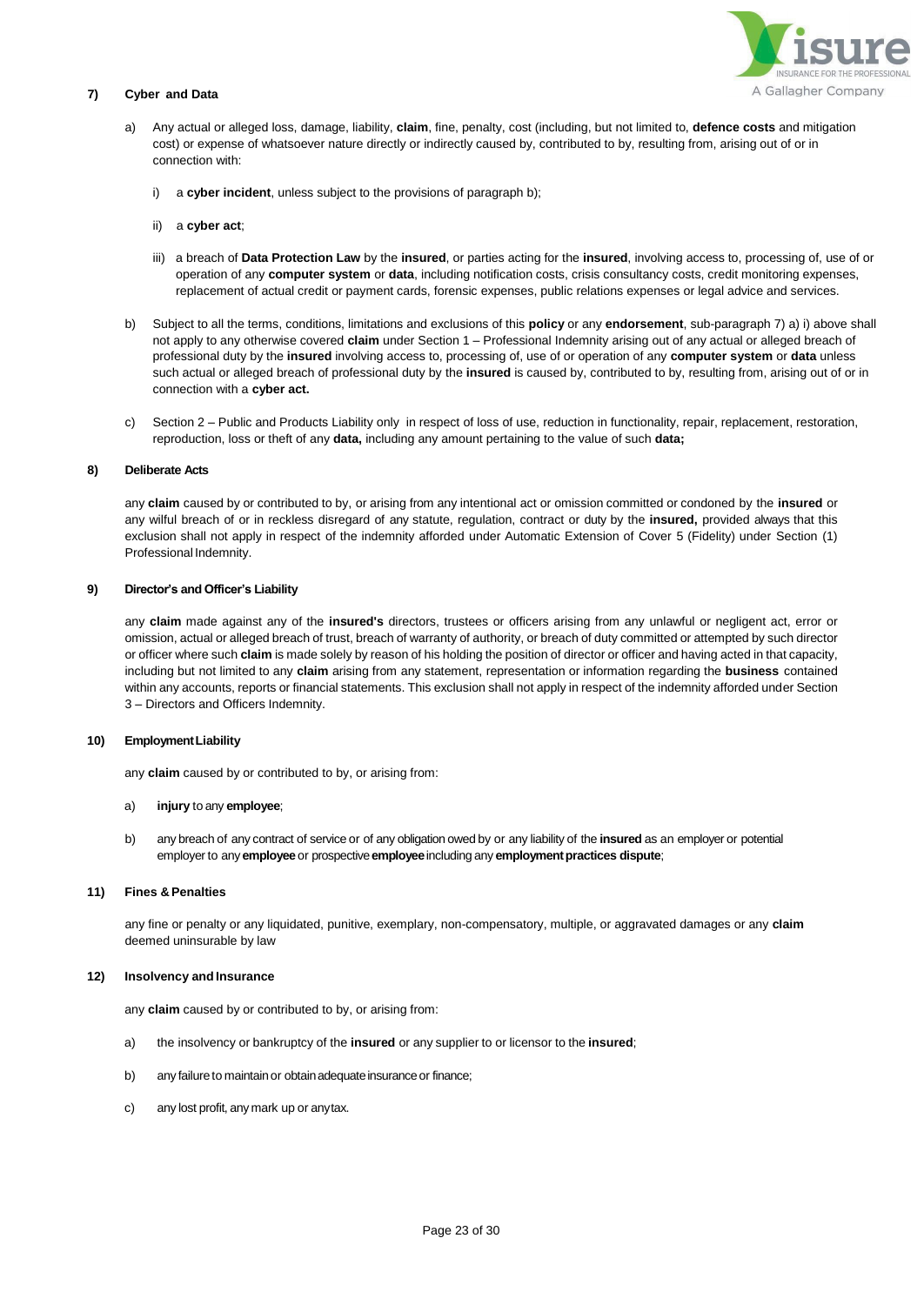

#### **13) Jurisdiction and Territorial limits**

- a) legal proceedings brought in a Court of Law outside the Jurisdiction stated in the **schedule** or brought in a Court of Law within that Jurisdictionto enforce a judgment or ordermade in any Court of Law outside that Jurisdiction;
- b) any **claim** caused by or contributed to by, or arising from **business** undertaken outside the **territorial limits**.

# **14) MedicalMalpractice**

any **claim** caused by or contributed to by, or arising from the provision of medical services by any professional (including but not limited to surgical, medical and dental practitioners, nurses and midwives, ambulance personnel and paramedics) but shall not include the provision of advice by social workers or healthcare workers.

# **15) Nuclear Risks**

any **claim** caused by or contributed to by, or arising from:

- a) ionising radiations or contamination by radioactivity from any nuclear fuel or from any nuclear waste from the combustion of nuclear fuel; or
- b) the radioactive, toxic, explosive or other hazardous properties of any explosive nuclear assembly or nuclear component thereof.

#### **16) Pollution**

any actual alleged or threatened **pollution** (other than as provided for under Automatic Extension of Cover 2 (Sudden and Accidental Pollution) in Section 2) (Public and Products Liability).

#### **17) Sanctions**

any **claim** to the extent that to do so would expose the **underwriter** to any sanction, prohibition or restriction under United Nations resolutions or the trade or economic sanctions, laws or regulations of the European Union, United Kingdom or United States of America;

#### **18) United States of America and/or Canada**

- a) any legal proceedings brought against the **insured** in the courts of the United States of America and/or Canada and/or any territories which come within the jurisdiction of the United States of America and/or Canada or elsewhere under the laws of those countries, or any arbitration or other award entered against the **insured** under the laws of those countries;
- b) any judgment or order wherever obtained for the enforcement of any judgment of the courts of the United States of America or Canada or under the laws of those countries (whether by way of reciprocal agreements or otherwise), or for the enforcement of any arbitration or other award entered against the **insured** under the laws of those countries.

# **19) War and Terrorism**

any of the following regardless of any other cause or event contributing concurrently or in any other sequence to the **claim** or loss:

- a) War, invasion, act of foreign enemy, hostilities or warlike operations (whether war be declared or not) civil war, rebellion, revolution, insurrection or military or usurped power;
- b) Any act including, but not limited to, the use of force or violence or the threat thereof of any person or group of persons whether acting alone or on behalf of or in connection with any organisation or government committed for political, religious, ideological or similar purposes including the intention to influence any government and/or to put the public or any section of the public in fear.

This exclusion also excludes loss, **damage**, cost or expense of any nature whatsoever directly or indirectly caused by, resulting from or in connection with any action taken in controlling, preventing, suppressing or in any way relating to the above.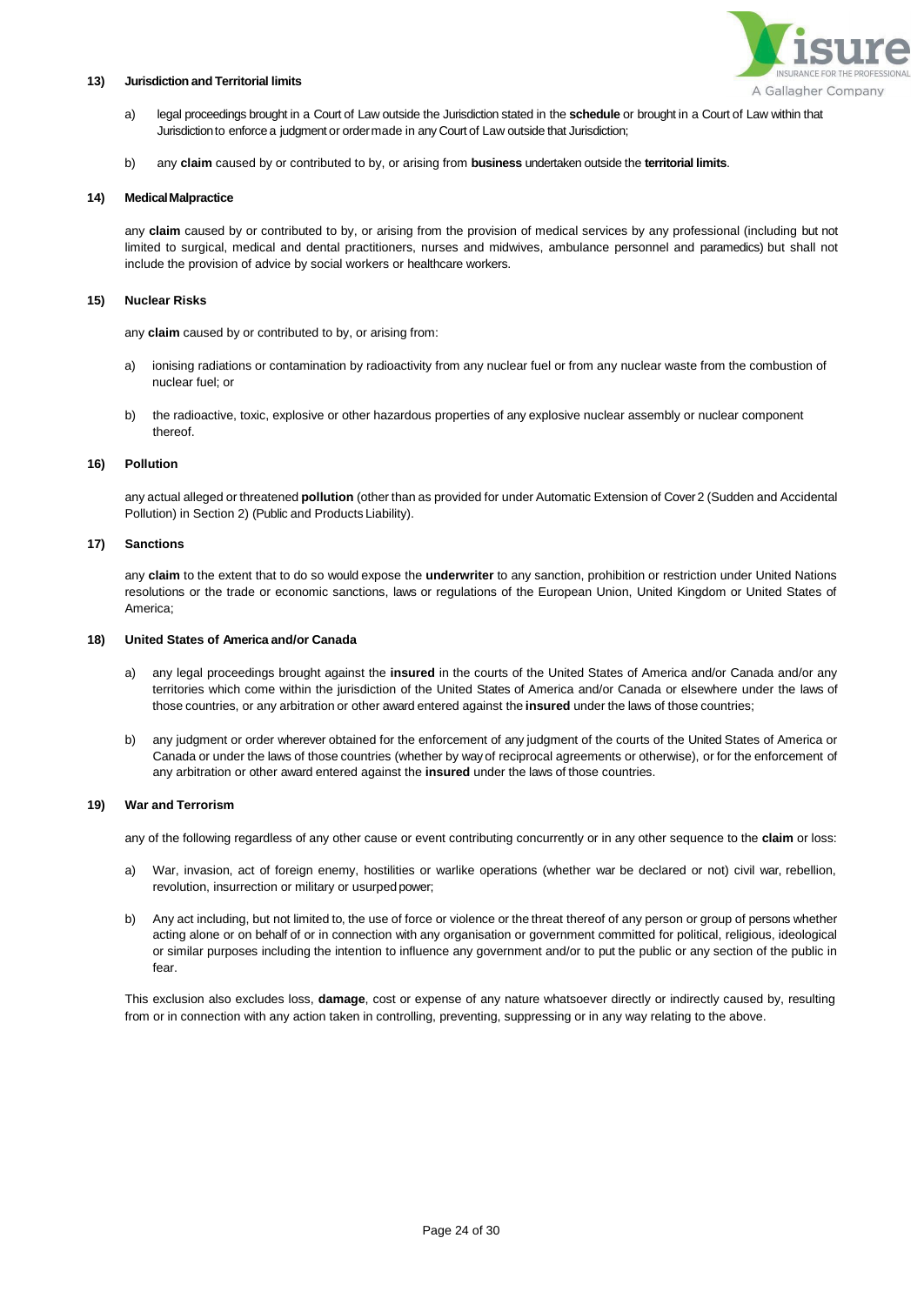<span id="page-24-0"></span>



The following General Conditions shall apply to the **policy**

# **1) Alteration**

The **insured** must give written notice to the **underwriter** of any alteration during the **period of insurance** which materially affects the risk as soon as practicable after becoming aware of such alteration. Such notice should be provided to isure Pty Limited at the address stated in the **schedule**. On receipt of such notice the **underwriter** may:

- a) vary the terms of the **policy** and/or charge such reasonable additional amount as it may determine appropriate having regard to the nature of the risk assumed by the **underwriter**; or
- b) elect to terminate the **policy** in accordance with its right at law, including under the Insurance Contracts Act 1984 (Cth).

In the event that the **underwriter** charges an additional premium then the **insured** may have the option of cancelling the **policy** in accordance with General Policy Condition 4) Cancellation.

#### **2) Adjustment – Directors and Officers Indemnity**

- a) If after the inception of this **policy** and during the **period of insurance** the **insured** acquires or creates a **subsidiary**, the indemnity afforded under Section 3. (Directors and Officers Indemnity) in relation to such **subsidiary** shall attach from the date of acquisition or creation for subsequent acts, provided that if the **subsidiary**:
	- i) exceeds 25% of the consolidated assets of the **insured***;*or
	- ii) is listed on any stock exchange anywhere in the world

then no indemnity shall be afforded in relation to such **subsidiary** without the prior written consent (which shall not be unreasonably withheld) of the **underwriter**. In this event the **underwriter** reserves the right to review the terms and conditions of this**policy** and may:

- iii) vary the terms of the **policy** and/or charge such reasonable additional amount as it may determine appropriate having regard to the nature of the risk assumed by them; or
- iv) elect to terminate the **policy** in accordance with its rights at law, including under the Insurance Contracts Act 1984 (Cth)**.**

In the event that the **underwriter** charges an additional premium then the **insured** may have the option of cancelling the **policy** in accordance with General Policy Condition 4) Cancellation.

- b) If during the **period of insurance** an entity ceases to be a **subsidiary**, or ceases to be a **subsidiary** during any insurance of which this is a renewal, the following provisions apply:
	- i) there shall be no coverage for subsequent **wrongful acts** relating to that **subsidiary**;
	- ii) the indemnity afforded to that **subsidiary** shall continue for the remainder of the **period of insurance** in respect of any **claim** arising from a **wrongful act** committed prior to the date the entity ceased to be a **subsidiary**.

# **3) Assignment**

The **insured** cannot assign this **policy** or any rights under it without the prior written consent of the **underwriter** by way of **endorsement.**

#### **4) Cancellation**

This **policy** may be cancelled by the **underwriter** in accordance with the provisions of the Insurance Contracts Act 1984 (Cth). If the **policy** is cancelled, the **insured** shall be entitled to a rebate equal to the proportionate part of the premium corresponding to the unexpired portion of the **period of insurance**.

This **policy** may be cancelled by the **insured** at any time by giving written notice to the **underwriter**. In such case, if no **claim** has been made or **occurrence** or circumstance or other matter triggering coverage under the **policy** has been notified prior to such cancellation the **insured** will be entitled to retain the premium for the period during which the **policy** has been in force and shall be entitled to a refund of the unexpired premium.

Otherwise, in the event that the **insured** notifies the **underwriter** of an **occurrence** or circumstance or other matter triggering coverage under the **policy** then the premium shall be deemed fully earned at cancellation and there will be no return of premium by the **underwriter** to the **insured**. In the event that a **claim** is made after cancellation of the **policy** then **we** shall retain the right to offset the unexpired premium amount against the agreed claim amount.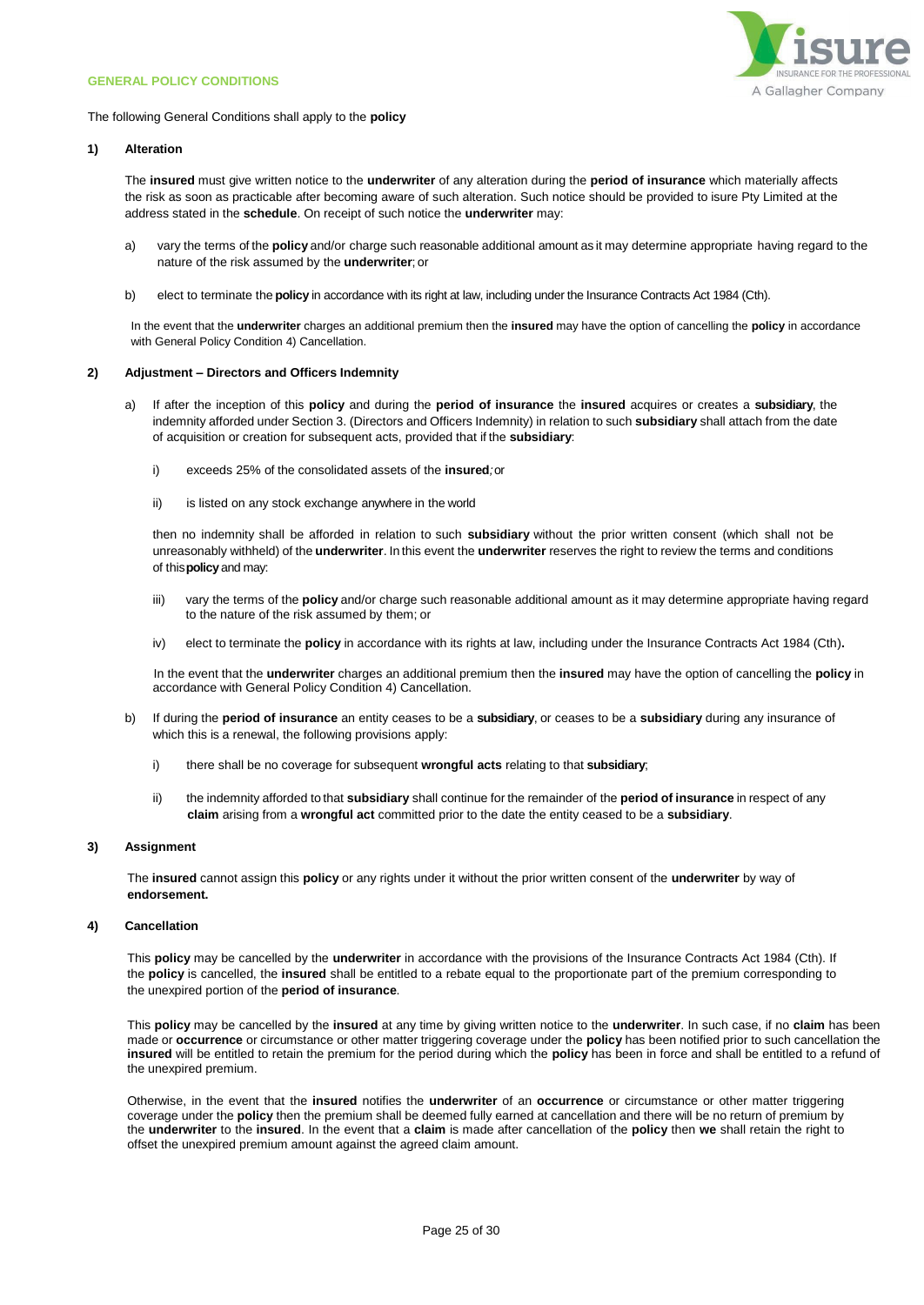

# **5) Changes to Policy**

The terms of the **policy** shall not be waived or amended except by **endorsement** issued by the **underwriter** in accordance with the provisions of Section 53 of the Insurance Contracts Act 1984 (Cth).

# **6) Confidentiality**

The **insured** shall not disclose the terms of this **policy** or the amount of premium paid to any third party:

- a) except to the extent that the **insured** is required by law to do so or by any regulatory authority as may be necessary to demonstrate to such regulatoryauthority that any mandatory insurancerequirements of such authority have been satisfied; or
- b) except that the existence of the **policy** and the **limit of indemnity** may be disclosed to an insurer, to a client or a prospective client or broker where this is necessary to maintain agency facilities, provided that no such disclosure shall be permitted in circumstances where the **insured** is aware or should have reasonably been aware that the person to whom disclosure is going to be made had made or is likelyto make a **claim**; or
- c) except to the extent that the **underwriter** consents in writingto such disclosure.

# **7) Enforceability**

In the event that any portion of the **policy** is found to be invalid or unenforceable the remainder shall remain in full force and effect

# **8) Interpretation**

The **policy** and the **schedule** shall be read together as one contract and any word or expression to which a specific meaning has been attached in any part of this **policy** or the **schedule** shall bear such specific meaning wherever it may appear.

#### **9) Law and Jurisdiction**

The meaning, validity and effect of this **policy** will be interpreted in accordance with the law of the Commonwealth of Australia and the Courts of the Commonwealth of Australia will have exclusive jurisdiction in any dispute hereunder.

#### **10) Reasonable Precautions**

#### The **insured** shall:

- a) take reasonable precautions to:
	- i) prevent any circumstances or to cease any activity which may give rise to liability under this **policy**; and
	- ii) maintain all buildings, furnishings, ways, works, machinery, plant and vehicles in sound condition; and
- b) as soon as practicable after discovery cause any defect or danger in respect of **products**, buildings, fittings, furnishings, plant, or machinery to be made good or remedied and in the meantime shall cause such additional precautions to be taken as the circumstances require.

# **11)** Several Liability of Insurers

The obligations of the subscribing insurers where there is more than one insurer named in the **schedule** subscribing to this **policy**  are several and not joint and are limited solely to the extent of their individual subscriptions. The subscribing insurers are not responsible for the subscription of any co-subscribing insurer who for any reasons does not satisfy part or all of its obligations.

# **12) Titles and Headings**

Titles and Headings are descriptive and are used solely for convenience of reference and shall not be deemed to limit or affect the provisions to which they relate in any way.

# **13) Waiver of Subrogation Rights**

The **insured** shall not surrender any right of recovery that it may have against another party without the **underwriter's** prior written consent. Failure to comply with this condition may permit the **underwriter** to reduce any payment under this **policy** to the extent that prejudice has been suffered.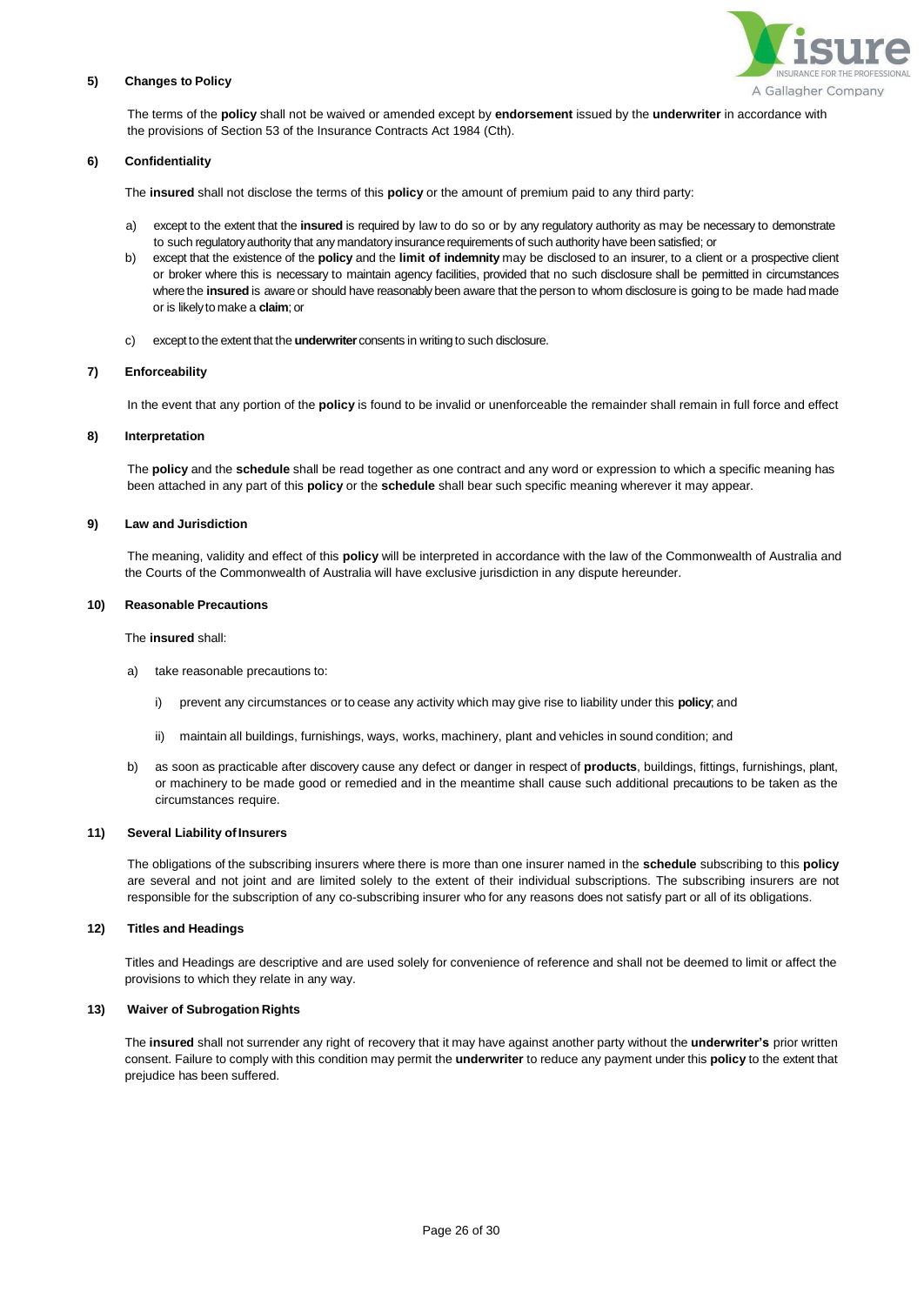#### <span id="page-26-0"></span>**GENERAL CLAIMS CONDITIONS**

#### **1) Action by theInsured**



- a) The **insured** shall give written notice to the **underwriter** as soon as reasonably practicable of any:
	- i) **claim**; and
	- ii) loss; and
	- iii) **occurrence**; and
	- iv) discovery of any cause for suspicion of any dishonest or fraudulent act or omission

regardless of any **deductible**that may apply.

In respect of Section 1. (Professional Indemnity) and Section 3. (Directors and Officers Indemnity) such notice must in any event be given during the **period of insurance**.

Every letter, **claim**, writ, summons and process in connection with such circumstances shall be forwarded to the **underwriter** as soon as practicable on receipt.

The notice must include full particulars, including the identity of the claimant or potential claimant, details of the allegations and potential allegations against the **insured**, identification of the project and services giving rise to the **claim** or potential **claim** and the potential quantum, if known, involved in the**claim**.

- b) The **insured** shall also give written notice to the **underwriter** as soon as reasonably practicable with full particulars of any circumstances of which the **insured**shall become aware, which could reasonably be expectedto give rise to a **claim**.
- c) The noticeshall includethe reasons forthe belief that the circumstance is reasonablyexpectedto give rise to a **claim**

In respect of Sections 1. (Professional Indemnity) and Section 3. (Directors and Officers Indemnity) of this **policy** only, any **claim**  subsequently arising from a circumstance notified to the **underwriter** shall be deemed to have been made during the **period of insurance** in which notice of such circumstance was first received by the **underwriter**.

Such notice required under clause 1 a) and 1 b) above shall be provided to Isure Pty Limited at the address stated in the **schedule**

- d) No admission, offer, promise, payment or indemnity shall be made or given by or on behalf of the **insured** without the prior written consent of the**underwriter**.
- e) The **insured**shall not surrender any right to, or settleany **claim** for, contribution, recoveryor indemnity from any other party without the written consent of the **underwriter.**
- f) The **insured**shall give all assistanceas the **underwriter** and its representatives may reasonably require.
- g) The **insured** shall use due diligence and shall ensure that all reasonable and practicable steps are taken to avoid or diminish any liabilitywhichmay give rise to or has given rise to a **claim** or loss.

Compliance with this condition shall be at the **insured's** own cost.

# **2) Conduct of the Claim**

- a) The **underwriter** shall be entitled but not obliged to take over and conduct in the name of the **insured** for its own benefit and shall have full discretionin the conduct of any proceedings and in the settlement of any **claim**.
- b) The**underwriter**shall be entitledto select and appoint lawyers or otherparties that will defend and representthe **insured**in respect of any**claim**.
- c) Subject to General Claims Condition 6) (Right to Contest), the **underwriter** shall be entitledto settle a **claim** at its sole discretion.
- d) If the **underwriter** believes that a **claim** will not exceed the **deductible**, it may require the **insured** to conduct the defence of the **claim** at its ownexpense.
- e) The **underwriter** shall be entitled but not obliged to tender any remaining amount of the **limit of indemnity** to the **insured** at any time, whereupon the **underwriter's** liability for **defence costs** incurred after the date of tender shall cease.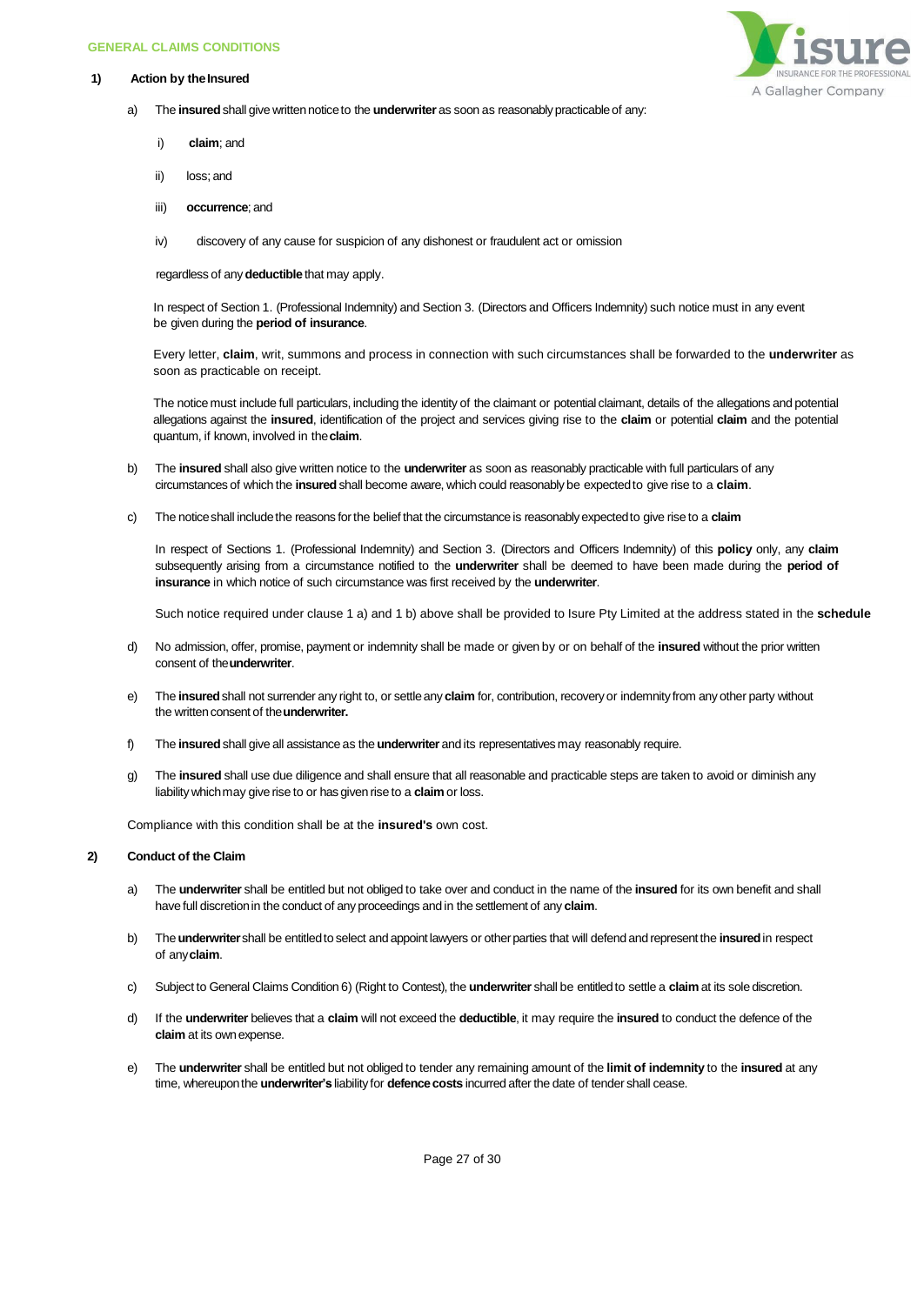# **3) InterlockingClause**



No request for indemnity shall be made under both Section 1. (Professional Indemnity) and 2. (Public And Products Liability) of this **policy** in respect of any one **claim**, **loss** or **occurrence**.

Furthermore, it is agreed that if, in the event that any **claim**, loss or **occurrence** triggers indemnity under both Sections of the **policy** in respect of such **claim** or **occurrence**, the only right to indemnity shall be under that section with the highest remaining **limit of indemnity** and not under both.

# **4) Right to Contest**

If the **underwriter** recommends settlement in respect of any **claim** and the **insured** does not agree that such **claim** should be settled, then the **insured** may elect to contest the **claim** provided that the maximum amount payable by the **underwriter** in respect of such **claim** shall not exceed the amount for which the **claim** could have been settled plus the **defence costs** incurred up to the date of such election.

# **5) Rights of the Underwriter**

In the event that the **underwriter**is entitled to avoid or repudiate the **policy** ab initio, the **underwriter** may instead, at its election, give notice in writing to the **insured** that it regards the **policy** as of full force and effect save that there shall be excluded from any insurance afforded hereunder any **claim** which has arisen or which may arise and which is related to the circumstances which entitle the **underwriter** to avoid or repudiate the **policy**. This **policy** shall then continue in full force and effect, but shall be deemed to exclude the particular **claim** referred to in the said notice.

# **6) Senior Counsel**

- a) The **underwriter** shall not require the **insured** to contest a **claim** unless a Senior Counsel (agreed upon by the **insured** and the underwriter or failing such agreement to be nominated by the Chairman of the New South Wales Bar Association or where appropriate by a similar official of any similar body in any other State or Territory) advises that the **claim** should be contested taking into account all likely costs, prospects of success and the damages and costs likely to be recovered by the third party claimant.
- b) The cost of Senior Counsel's adviceshall be regardedas part of the **defence costs**.

# **7) SubrogationandWaiver of Rights**

The **underwriter** shall be subrogated to all the rights of recovery of the **insured** against any third party before and after any indemnity is given under this **policy** provided always that the **underwriter** shall not exercise any such rights against any **employee**  unless the **claim** in respect of which the indemnity is afforded under this **policy** was caused by or contributed to by serious or wilful misconduct by the **employee** or former **employee**.

The **insured** shall, without charge, provide such assistance as the **underwriter** may require in any subrogation.

In the event that any amount is recovered by the **underwriters** it shall first be allocated against any amount previously incurred by the **underwriters** with any surplus thereafter being payable to the **insured**.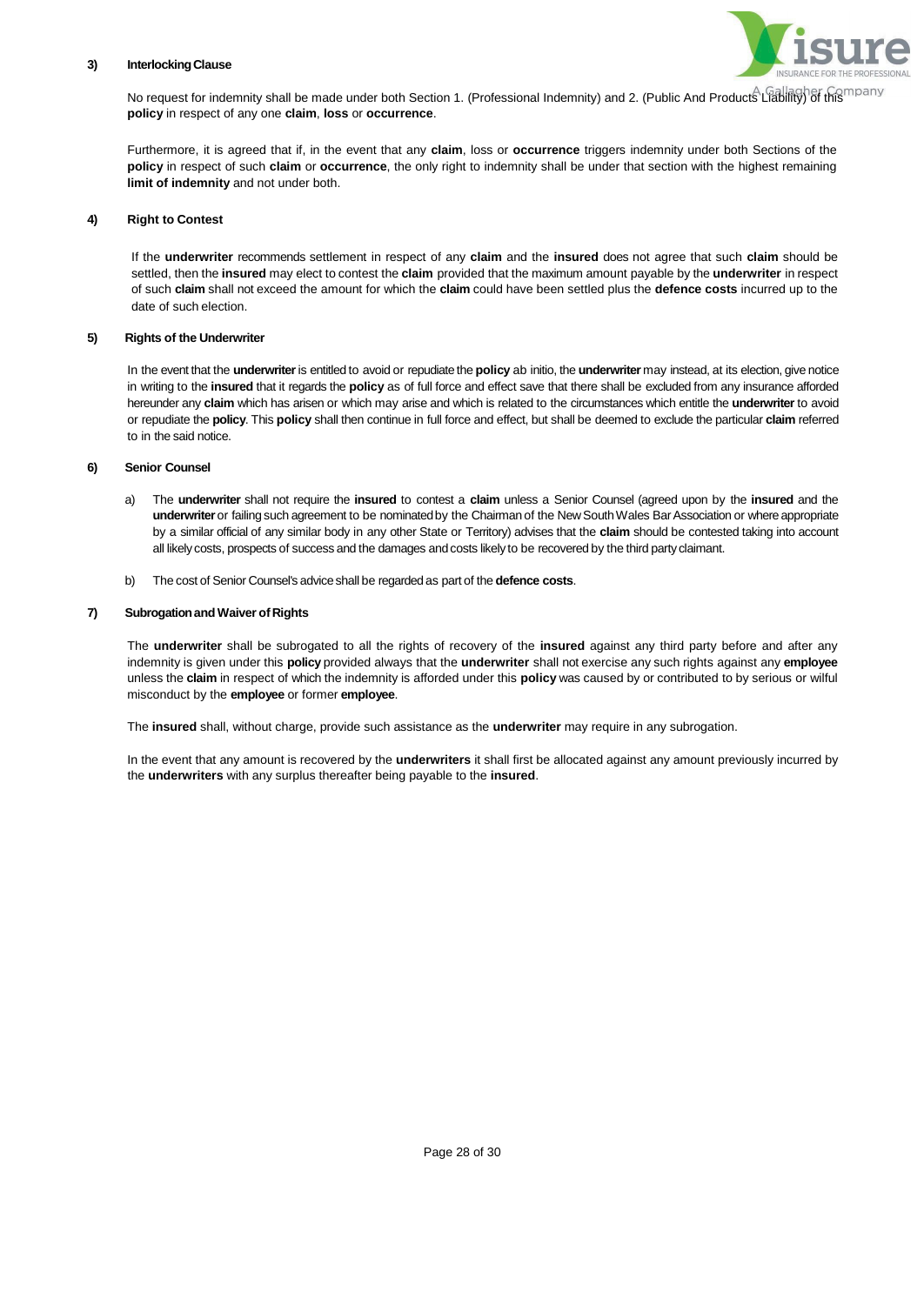

For the purposes of the following General Insurance Code of Practice and Privacy Notice all references to:

 "you" or "your" has the same meaning as the "Insured" as defined in the Definitions Section of the policy wording; "we", "our", "us" or "Insurer", has the same meaning as "Underwriter" as defined in the Definitions Sections of the policy wording.

# **GENERAL INSURANCE CODE OF PRACTICE**

The Insurance Council of Australia Limited has developed the General Insurance Code of Practice ("the Code"), which is a voluntary selfregulatory code. The Code aims to raise the standards of practice and service in the insurance industry.

Lloyd's has adopted the Code on terms agreed with the Insurance Council of Australia. For further information on the Code please visit www.codeofpractice.com.au.

The Code Governance Committee (CGC) is an independent body that monitors and enforces insurers' compliance with the Code. For more information on the Code Governance Committee (CGC) go to www.insurancecode.org.au

Complaints and disputes

If you have any concerns or wish to make a complaint in relation to this policy, our services or your insurance claim, please let us know and we will attempt to resolve your concerns in accordance with our Internal Dispute Resolution procedure. Please contact in the first instance:

isure Pty Limited

Postal Address: Level 2, 235 St Georges Terrace, Perth WA 6000 | PO Box 7415, Cloisters Square WA 6850 Phone: 1800 447 873 Email: customercare@isureonline.com.au

We will acknowledge receipt of your complaint and do our utmost to resolve the complaint to your satisfaction within 10 business days.

If we cannot resolve your complaint to your satisfaction, we will escalate your matter to Lloyd's Australia who will determine whether it will be reviewed by their office or the Lloyd's UK Complaints team. Lloyd's contact details are:

Lloyd's Australia Limited Email: [idraustralia@lloyds.com](mailto:idraustralia@lloyds.com) Telephone: (02) 8298 0783 Post: Suite 1603 Level 16, 1 Macquarie Place, Sydney NSW 2000

A final decision will be provided to you within 30 calendar days of the date on which you first made the complaint unless certain exceptions apply.

You may refer your complaint to the Australian Financial Complaints Authority (AFCA), if your complaint is not resolved to your satisfaction within 30 calendar days of the date on which you first made the complaint or at any time. AFCA can be contacted as follows:

Telephone: 1800 931 678 Email: info@afca.org.au Post: GPO Box 3 Melbourne VIC 3001 Website: www.afca.org.au

Your complaint must be referred to AFCA within 2 years of the final decision, unless AFCA considers special circumstances apply. If your complaint is not eligible for consideration by AFCA, you may be referred to the Financial Ombudsman Service (UK) or you can seek independent legal advice. You can also access any other external dispute resolution or other options that may be available to you.

The Underwriters accepting this Insurance agree that:

- (i) if a dispute arises under this Insurance, this Insurance will be subject to Australian law and practice and the Underwriters will submit to the jurisdiction of any competent Court in the Commonwealth of Australia;
- (ii) any summons notice or process to be served upon the Underwriters may be served upon:

Lloyd's Underwriters' General Representative in Australia Suite 1603, Level 16 1 Macquarie Place Sydney NSW 2000 who has authority to accept service on the Underwriters' behalf;

(ii) if a suit is instituted against any of the Underwriters, all Underwriters participating in this Insurance will abide by the final decision of such Court or any competent Appellate Court.

In the event of a claim arising under this Insurance immediate notice should be given to:

isure Pty Limited

Postal Address: Level 2, 235 St Georges Terrace, Perth WA 6000 | PO Box 7415, Cloisters Square WA 6850 Phone: 1800 447 873 Email: customercare@isureonline.com.au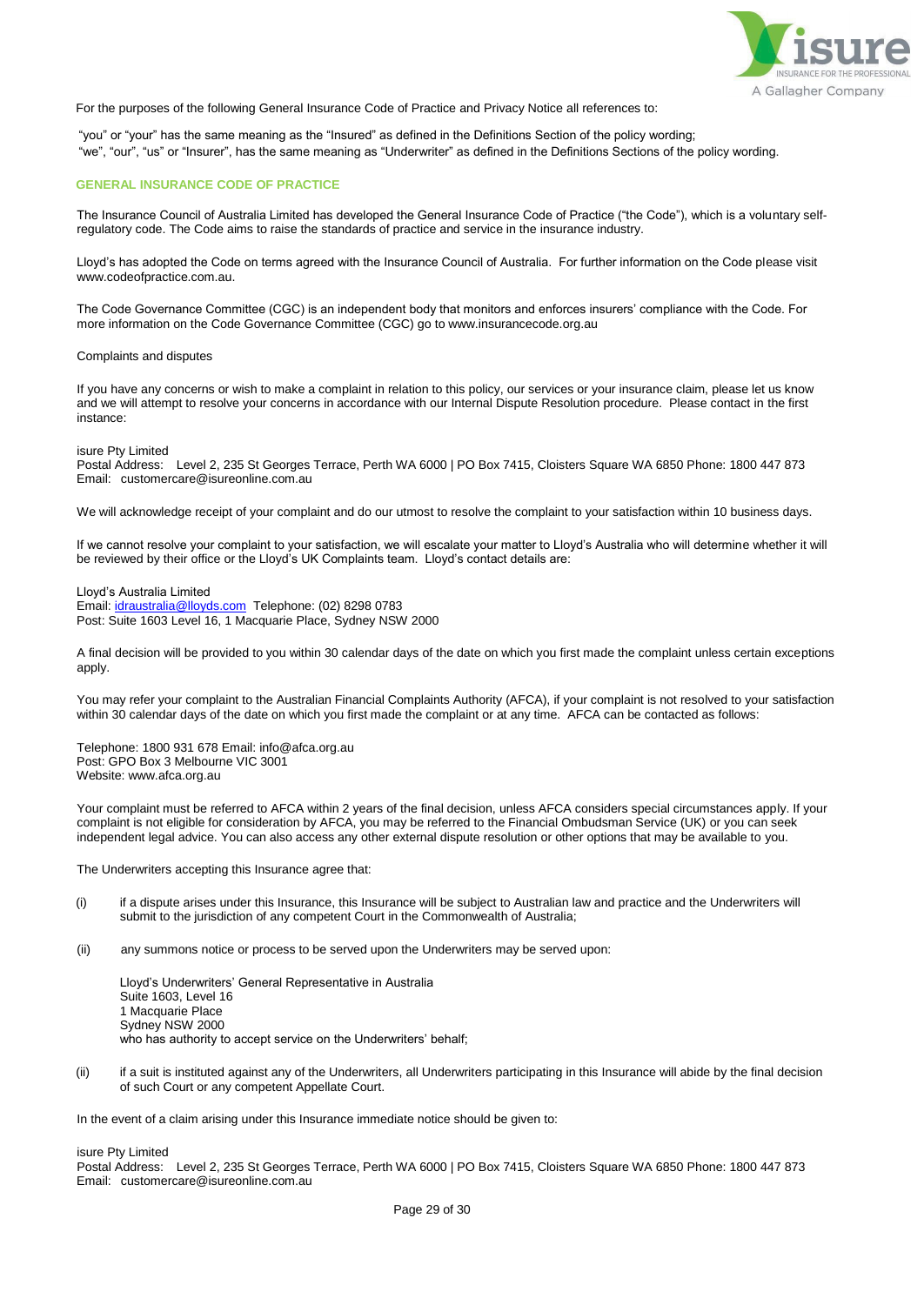

# **PRIVACY NOTICE**

Your information has been, or will be, collected or received by MS Amlin. We will manage personal data in accordance with data protection law and data protection principles. We require personal data in order to provide good-quality insurance and ancillary services and will collect the personal data required to do this. This may be personal information such as name, address, contact details, identification details, financial information and risk details. The full Data Privacy Notice can be found on [www.msamlin.com/en/site-](http://www.msamlin.com/en/site-) services/data-privacy-notice.html. A paper copy of the Data Privacy Notice can be obtained by contacting the Data Protection Officer by email (dataprotectionofficer@msamlin.com) or at the below address:

Data Protection Officer MS Amlin MS Amlin Corporate Services The Leadenhall Building 122 Leadenhall Street London EC3V 4AG

# **Taxes**

There may be circumstances where taxes may be due that are not paid via the **underwriter**. If this occurs then it is the **insured's** responsibility to ensure that these are paid direct to the appropriate authority.

# **Our Regulator**

MS Amlin are authorised by the Prudential Regulation Authority and regulated by the Financial Conduct Authority and the Prudential Regulation Authority under reference number 204918. MS Amlin are regulated in England No. 2323018. Registered office: The Leadenhall Building, 122 Leadenhall Street, London, EC3V 4AG.